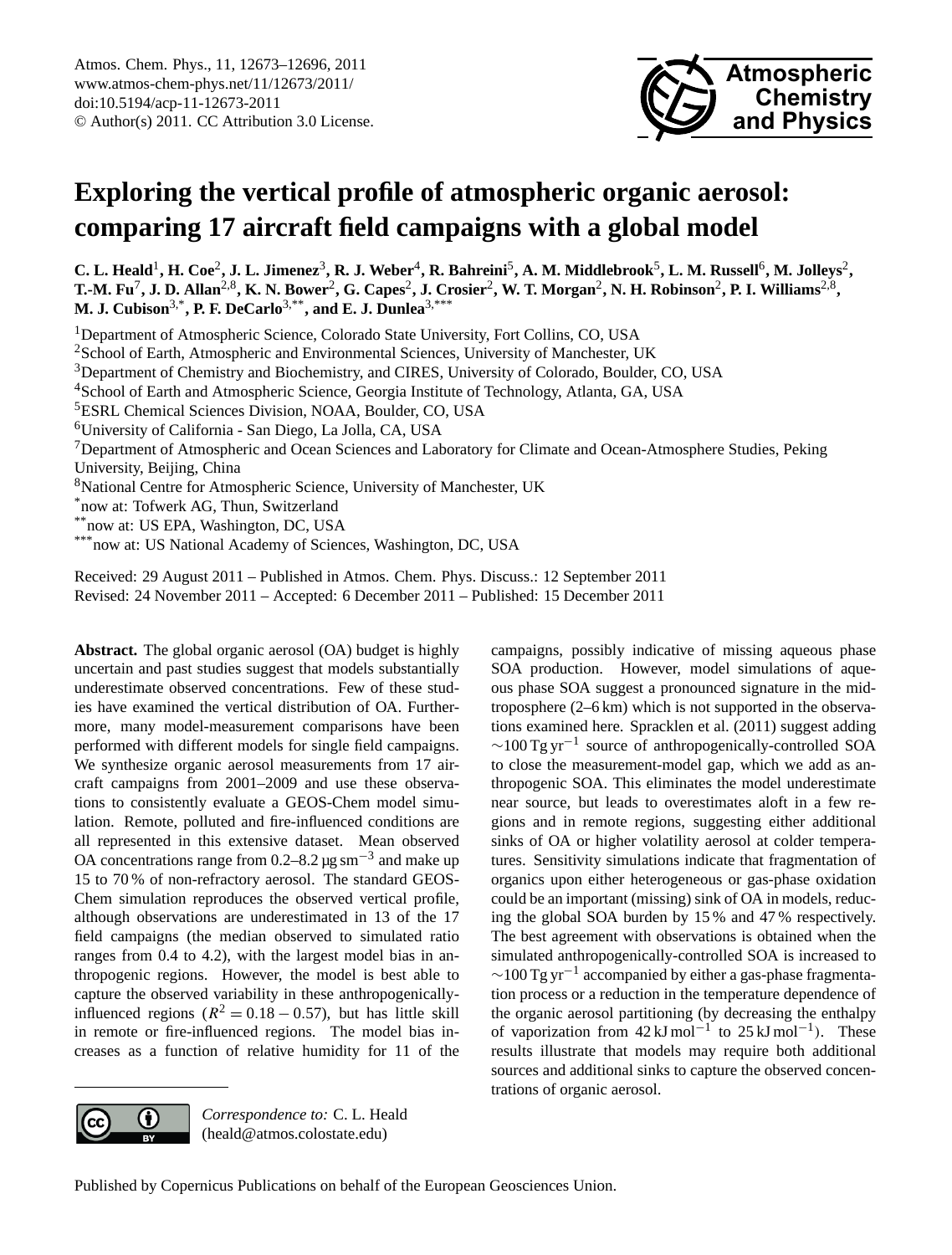

**Fig. 1.** Flight tracks for the 17 aircraft field campaigns examined here. See Table 1 for dates and measurement details.

## **1 Introduction**

Fine aerosols contain a substantial fraction of organic material over much of the world (Zhang et al., 2007). Despite this, the sources and budget of these particles are poorly understood. While models have been unable to reproduce the magnitude and variability of observed concentrations of organic aerosol (OA) in many regions (Heald et al., 2005; Heald et al., 2006; de Gouw et al., 2005; Volkamer et al., 2006; Johnson et al., 2006;Chung and Seinfeld, 2002; Hodzic et al., 2009; Kleinman et al., 2008), they perform better in clean regions (Capes et al., 2009; Chen et al., 2009; Dunlea et al., 2009; Slowik et al., 2010). Few of these comparisons have explored the vertical extent and distribution of OA. Knowledge of the vertical distribution of OA is required to estimate the global budget and the impact of OA on climate and can provide key insight into OA evolution and lifetime. Previous observational evaluations of our understanding of OA formation and processing have been performed with a suite of different model types, spanning the scale of constrained box models through to global 3-D models, with different model parameters and complexity. Furthermore, most studies use a model to interpret observations from a single field campaign or surface network. It is therefore imperative to integrate these individual studies into a picture of generic model weaknesses which could be used to inform future experimental investigations. Our objectives here are therefore twofold: to synthesize the largest single set of observations of OA from aircraft campaigns to examine the vertical distribution of these particles in diverse environments and to use these to consistently investigate OA loading in a global model.

Organic aerosol is traditionally thought to be either directly emitted as primary organic aerosol (POA) or formed from the low-volatility oxidation products of gas-phase precursors as secondary organic aerosol (SOA). Recent work on the volatility of emitted particles has blurred the distinctions between these categories, with oxidation of primary emissions as well as previously unrecognized semi-volatile and intermediate volatility compounds (S/IVOC), producing an additional source of SOA (Robinson et al., 2007; Jimenez et al., 2009; de Gouw et al., 2011). These concepts have been adopted in many recent model studies, however limited laboratory constraints on this system have required the application of a considerable degree of chemical intuition and conjecture in implementation (Pye and Seinfeld, 2010; Murphy and Pandis, 2009; Lane et al., 2008;Farina et al., 2010). Furthermore, the discrepancy between models and observations has motivated a re-examination of chamber experiments, leading to revisions of previously estimated SOA yields (Shilling et al., 2008; Ng et al., 2007b), the identification of new SOA precursors (Kroll et al., 2005; Volkamer et al., 2009; Lim and Ziemann, 2009) and the recognition of the impact of environmental conditions on yields (e.g. RH, acidity, nitrogen oxide levels) (Ng et al., 2007a; Iinuma et al., 2004; Surratt et al., 2007). Both laboratory and field studies have also suggested that aqueous processing of organics may be an important additional pathway for SOA formation (Lim et al., 2005; Carlton et al., 2006; Sorooshian et al., 2007a; Volkamer et al., 2007). Model descriptions of OA may include any combination of the above processes with varying complexity. Thus, a bottom-up modeling approach to investigating the organic aerosol budget is highly challenging and poorly constrained.

Field observations of ambient organic aerosol therefore play the critical role of arbiter of model fidelity. While the examination of OA concentrations at surface sites in the United States by Chung and Seinfeld (2002) was indicative of model bias, this became more evident during highly instrumented field campaigns that followed, where the evolution of OA could be tracked with high time-resolution (thus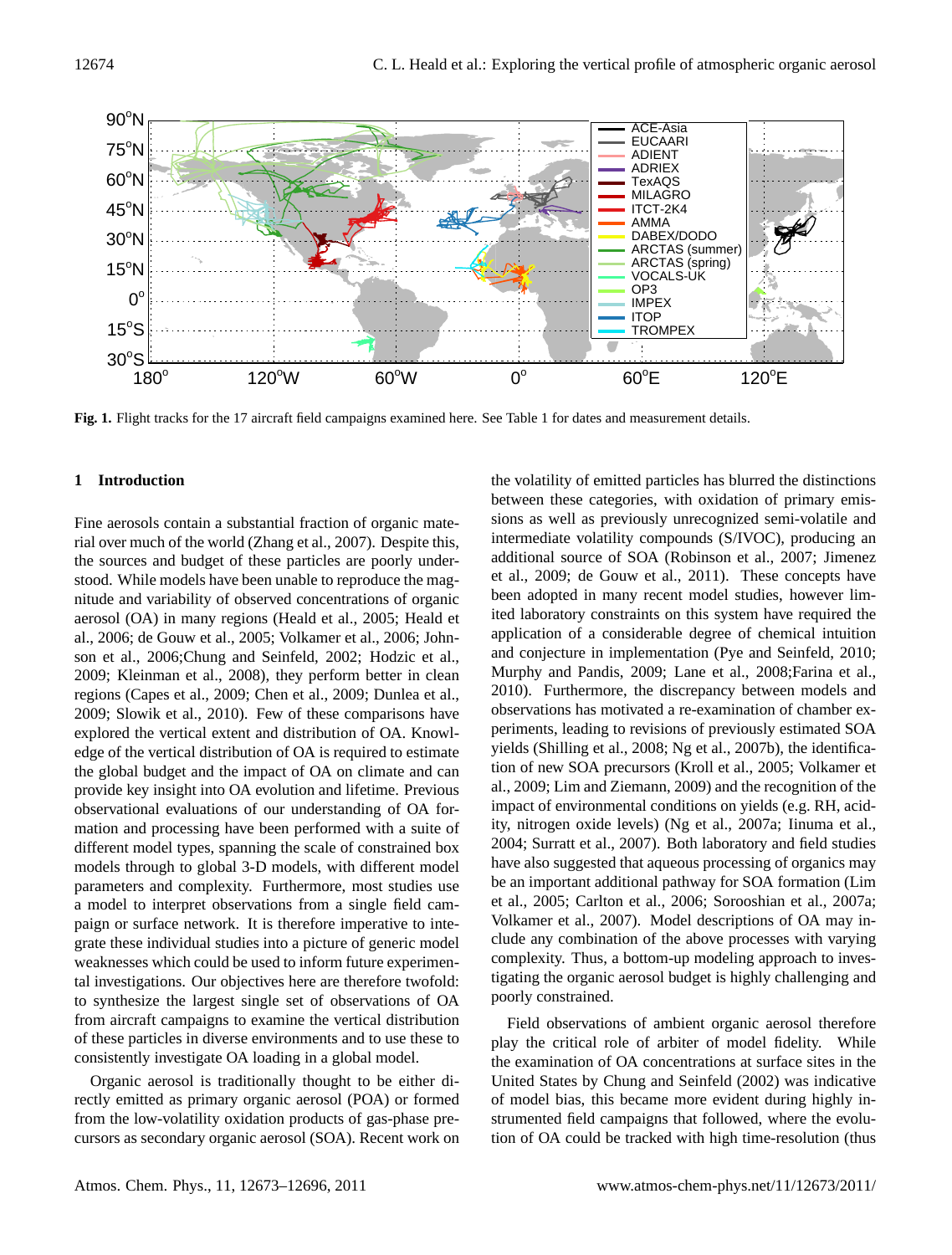|  |  |  |  |  | <b>Table 1.</b> Airborne measurements of organic aerosol (chronological). |  |  |  |  |  |  |  |
|--|--|--|--|--|---------------------------------------------------------------------------|--|--|--|--|--|--|--|
|--|--|--|--|--|---------------------------------------------------------------------------|--|--|--|--|--|--|--|

| Campaign (Aircraft)               | Location (Dates)                                         | Technique & Reference                                    | Mean (Standard Deviation)<br>of observed OA<br>Concentrations<br>$\mu$ g sm <sup>-3</sup> | <b>Regional Class</b>            |
|-----------------------------------|----------------------------------------------------------|----------------------------------------------------------|-------------------------------------------------------------------------------------------|----------------------------------|
| $ACE-Asia (C-130)$                | NW Pacific, near Japan (30 Mar-4 May 2001)               | Teflon filters + FTIR (Maria et al., 2004)               | 8.2(6.2)                                                                                  | Pollution (mid-latitude)         |
| ITCT-2K4 (NOAA P3)                | E North America (5 Jul–15 Aug 2004)                      | PILS WSOC (Sullivan et al., 2006)                        | 4.3(4.7)                                                                                  | Pollution/Fire (mid-latitude)    |
| $ITOP$ (BAE-146)                  | Azores (12 July-3 Aug 2004)                              | Q-AMS (Lewis et al., 2007)                               | 0.6(2.0)                                                                                  | Remote (mid-latitude)            |
| ADRIEX (BAE-146)                  | N Italy; Adriatic &<br>Black Sea (27 Aug-6 Sep 2004)     | Q-AMS (Crosier et al., 2007)                             | 3.5(2.8)                                                                                  | Pollution (mid-latitude)         |
| DABEX (BAE-146)<br>DODO (BAE-146) | W Africa (13 Jan-1 Feb 2006)<br>W Africa (3-16 Feb 2006) | O-AMS (Capes et al., 2008)<br>Q-AMS (Capes et al., 2008) | 5.8(8.3)                                                                                  | Fire (tropics)<br>Fire (tropics) |
| MILAGRO (C130)                    | Mexico City (4-31 Mar 2006)                              | HR-ToF-AMS (DeCarlo et al., 2008)                        | 5.9(14.2)                                                                                 | Pollution/Fire (sub-tropics)     |
| IMPEX (C130)                      | W North America &<br>E Pacific (17 April-15 May 2006)    | HR-ToF-AMS (Dunlea et al., 2009)                         | 0.7(1.0)                                                                                  | $Remote + aged (mid-latitude)$   |
| AMMA (BAE-146)                    | W Africa (20 Jul-25 Aug 2006)                            | Q-AMS (Capes et al., 2009)                               | 1.5(3.4)                                                                                  | Fire (tropics)                   |
| TexAQS (NOAA P3)                  | Texas (11 Sep-13 Oct 2006)                               | C-ToF-AMS (Bahreini et al., 2009)                        | 4.3(2.8)                                                                                  | Pollution (mid-latitudes)        |
| ADIENT (BAE-146)                  | EU/Atlantic (18 Dec 2007-25 Sep 2008)                    | C-ToF-AMS (Morgan et al., 2010)                          | 2.1(1.8)                                                                                  | Pollution (mid-latitudes)        |
| EUCAARI (BAE-146)                 | N EU (6-22 May 2008)                                     | C-ToF-AMS (Morgan et al., 2010)                          | 2.8(2.2)                                                                                  | Pollution (mid-latitudes)        |
| ARCTAS (DC-8)                     | Arctic/N EU (1-20 April 2008)<br>(18 June–13 July 2008)  | HR-ToF-AMS (Cubison et al., 2011)                        | 1.1(3.2)<br>6.4(19.6)                                                                     | Fire (high latitudes)            |
| OP3 (BAE-146)                     | Borneo (10-20 Jul 2008)                                  | C-ToF-AMS (Robinson et al., 2011)                        | 0.7(1.8)                                                                                  | Remote (tropical)                |
| VOCALS-UK (BAE-146)               | Eastern S Pacific (27 Oct-13 Nov 2008)                   | C-ToF-AMS (Allen et al., 2011)                           | 0.2(0.2)                                                                                  | Remote (tropical)                |
| TROMPEX (BAE-146)                 | Cape Verde (8-10 Sep 2009)                               | C-ToF-AMS                                                | 0.4(1.3)                                                                                  | Remote (tropical)                |

<sup>∗</sup>Fourier Transform Infrared Spectrometer (FTIR), Particle Into Liquid Sampler (PILS), Water Soluble Organic Carbon (WSOC), Quadrupole Aerosol Mass Spectrometer (Q-AMS), High Resolution Time-of-Flight (HR-ToF), Compact Time-of-Flight (C-ToF).

allowing correlation with gas-phase tracers) and some chemical resolution (e.g. Volkamer et al., 2006; de Gouw et al., 2005). Airborne observations supply an additional vertical dimension which can be used to differentiate surface source influences and injection/production aloft. The vertical distribution of OA is also a key indicator of atmospheric lifetime and export efficiency, and ultimately can be used to characterize the global budget of these particles (Heald et al., 2010). The first airborne observations of OA were obtained in the Caribbean during PELTI in 2000 (Maria et al., 2002). With numerous airborne campaigns around the world over the past decade, we are now in a position to examine the top-down constraints that these campaigns offer on the distribution and processing of OA.

#### **2 Description of observations**

This study integrates observations of atmospheric composition taken during 17 aircraft field campaigns which took place between 2001 and 2009. This is the most spatially comprehensive suite of in situ observations of organic aerosol collected to date. Figure 1 shows the flight tracks for these campaigns (Fig. S1 shows the flight tracks colored by altitude and observed OA concentrations). The timing and primary references for each campaign are listed in Table 1. All but one of these campaigns took place in the Northern Hemisphere, with a particularly dense cover-

age of the northern mid-latitudes. However, remote, polluted and fire-influenced conditions are all represented in this dataset. The measurements also preferentially characterize spring/summer conditions, although all seasons are represented in the dataset. Aerosol concentrations were measured using an Aerodyne Aerosol Mass Spectrometer (AMS) (Jayne et al., 2000; Canagaratna et al., 2007) in 15 of the 17 campaigns. The exceptions are the Fourier Transform Infrared Spectroscopy (FTIR) filter measurements during ACE-Asia (Maria et al., 2003) and the Particle-Into-Liquid Sampler (PILS) measurements of water soluble organic carbon (WSOC) during ITCT-2K4 (Sullivan et al., 2006). These measurements all nominally represent sub-micron aerosol, although transmission efficiencies may differ between instrumentation. Uncertainty on the AMS species mass concentrations is estimated ∼30–35 % (Bahreini et al., 2009). We refer readers to the references in Table 1 for details on specific instrumentation and on the data analysis procedures.

All aerosol concentrations are given here as mass concentrations at standard temperature and pressure (STP: 298 K, 1 atm) denoted as μg sm<sup>-3</sup>. Observations are also reported as 1-min averages for all campaigns, with the exception of ACE-Asia observations which are reported on the coarser native time scale of the filter samples. Observations are gridded to the model grid resolution when compared with model simulations in Sects. 4, 5 and 6. In this case, observations that fall within a given grid box during a model time step are averaged.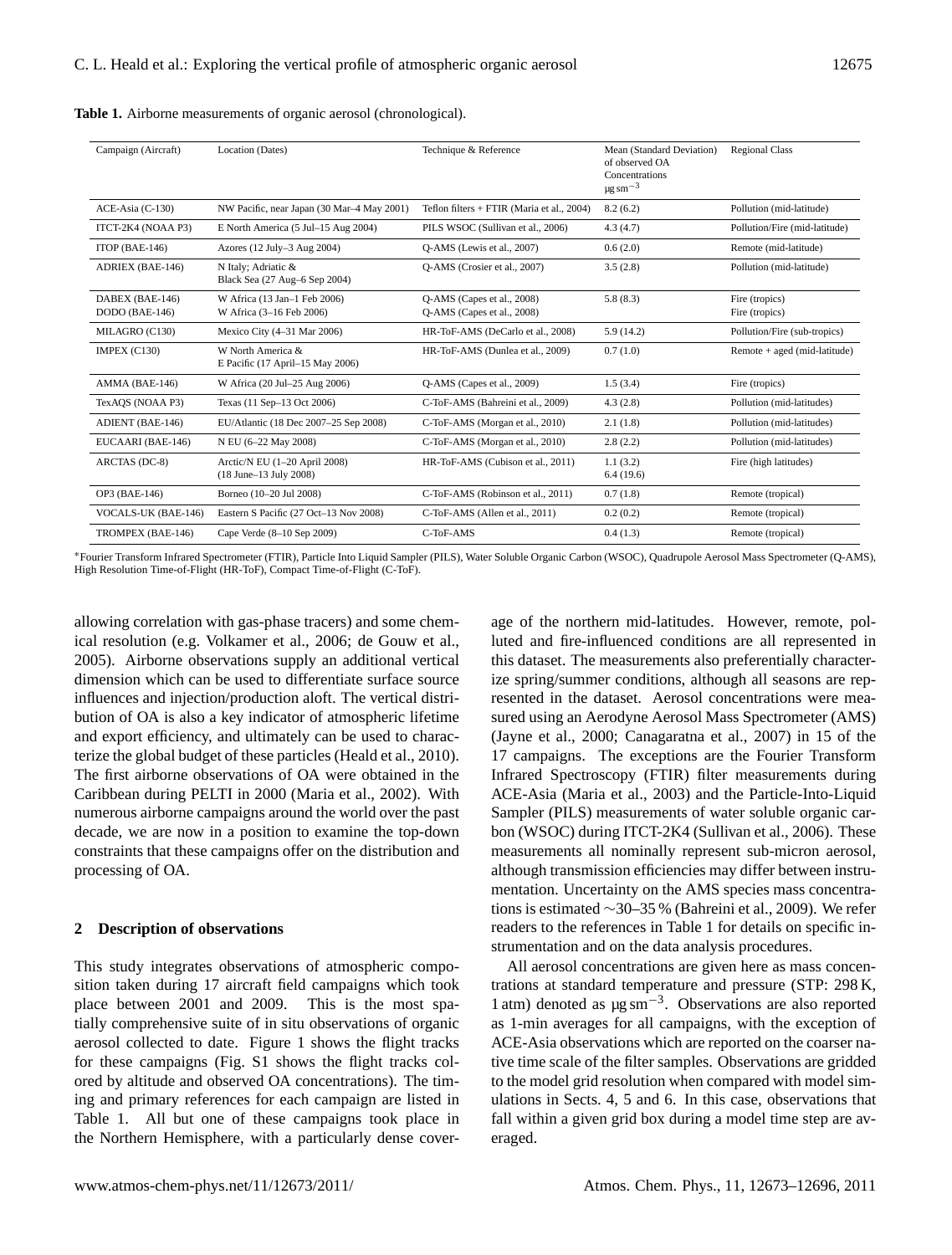A number of these campaigns were significantly influenced by either local or transported biomass burning emissions, mainly from wildfires. We use observations of acetonitrile measured via Proton Transfer Reaction Mass Spectrometry (PTR-MS), where available, to identify this influence (7 campaigns: ITCT-2K4, TexAQS, MILAGRO, ARCTAS spring and summer, IMPEX and AMMA) (Murphy et al., 2010; Karl et al., 2009; de Gouw et al., 2006; Warneke et al., 2006). This relationship is generally characterized by a cluster of points with a branch of coincidentally high OA and acetonitrile observations from in-plume measurements (Fig. S2). As previously shown, the ITCT-2K4 observations were heavily influenced by wide-spread fires in Alaska and Northern Canada in 2004 (Heald et al., 2006). Aircraft sampled fire plumes transported from the boreal regions, including Siberia and North America, during both the spring and summer ARCTAS campaigns in 2008 as well (Singh et al., 2011; Wang et al., 2011). The AMMA campaign in Western Africa was coincident with the peak in Southern Hemisphere agricultural burning (Reeves et al., 2010). As a result, air masses sampled in Western Africa included contributions from aged and elevated fire plumes (Murphy et al., 2010). Biomass burning was one of several sources which led to elevated aerosol concentrations in Mexico City during MILAGRO (DeCarlo et al., 2008). Similarly, local biomass burning occasionally influenced TexAQS observations, but was not a dominant source (Bahreini et al., 2009). OA observations from IMPEX, a campaign which is relatively devoid of biomass burning influence (Dunlea et al., 2009), show little correlation with acetontrile (Fig. S2). We see a strong relationship between OA and acetonitrile for campaigns influenced by boreal fire activity. Vigorous vertical mixing, characteristic of the tropics, diluted fire plumes during the AMMA campaign, but the relationship between OA and acetronitrile remains. The cluster of very high OA concentrations measured during AMMA were obtained during a circuit of Lagos and are not fire-dominated. For the six campaigns with identifiable fire influence, where noted, we identify the most intense fire plumes as those cases where acetonitrile exceeds the 80th percentile of observed concentrations (marked as dotted lines in Fig. S2, 80th percentile values vary between 135–289 ppt). Observations made during January and February in Western Africa during DABEX and DODO are also dominated by fire activity (Capes et al., 2008), but measurements of acetonitrile concentrations are not available for these campaigns.

Figure 2a shows the range of OA concentrations measured across all 17 campaigns (here and in what follows the DABEX and DODO campaign measurements are merged for simplicity). The observed variability may reflect not only the environment, but also campaign objectives, in terms of relative efforts to sample background and concentrated plumes. Mean concentrations lie between 0.2 to  $8.2 \,\mu g \, \text{sm}^{-3}$ (means and standard deviations for each campaign are listed in Table 1). The lowest OA concentrations (with means

less than  $1 \mu g \text{ sm}^{-3}$ ) are reported for ITOP and IMPEX over the Northern Atlantic and Pacific, VOCALS-UK in the subtropical Pacific off of Chile, TROMPEX off of equatorial Africa, and the OP3 campaign off of Borneo. These campaigns constitute our "remote" sampling dataset, grouped to the right of the figure. OA concentrations during the springtime ARCTAS campaign are also quite low, and sampling over the Arctic could certainly be considered remote, but these observations are influenced by boreal fire activity (see above) and they will therefore be counted in our biomass burning dataset along with DABEX, DODO, AMMA, and ARCTAS (summer). The remaining campaigns: ACE-Asia, TexAQS, ADIENT, EUCAARI, and ADRIEX, are primarily influenced by anthropogenic outflow. MILAGRO and ITCT-2K4 are heavily influenced by both biomass burning and pollution outflow. Concentrations reported during DABEX, ARCTAS (summer) and MILAGRO exhibit the largest variability, reflecting a mixing of clean air with plumes. Figure 2b confirms these classifications, demonstrating low sulfate concentrations for the remote and biomass burning datasets. Mean sulfate concentrations exceed  $1 \mu g \text{ sm}^{-3}$  in all of the anthropogenically-influenced regions.

Figure 2c shows that OA makes up 15–70 % on average of the sub-micron non-refractory aerosol mass (total of OA, sulfate, nitrate and ammonium) measured across these campaigns. Contributions can be as low as 2 % and as high as 95 % for individual 1-min measurements. Campaigns characterized with the lowest mean OA fractions include the clean IMPEX, TROMPEX and VOCALS-UK observations, the remote springtime ARCTAS measurements and the Northern European ADIENT measurements where the ammonium nitrate fraction was enhanced. For ACE-Asia, DABEX and ARCTAS (summer) more than 2/3 on average of the aerosol mass is made up of OA. Two of these campaigns are part of the biomass burning class we have defined.

We do not include the measurements made in summer of 2000 during the PELTI experiment in our analysis (Maria et al., 2002), primarily because sampling did not extend beyond 4 km altitude. However we note here for comparison that concentrations in this campaign ranged from 0.8 to 4.0 µg sm−<sup>3</sup> , with decreasing concentration with altitude.

In what follows, we use the spatial distributions of the observed organic aerosol concentrations across all these regions to investigate loading and the potential contribution of different sources and sinks as represented in the GEOS-Chem model. The investigation of timescales of formation and processing requires a more detailed analysis of individual events and environments and is beyond the scope of this work.

#### **3 Model description**

In this study we use the global chemical transport model GEOS-Chem [\(www.geos-chem.org\)](www.geos-chem.org) to simulate aerosol concentrations for each aircraft campaign. The GEOS-Chem coupled aerosol-oxidant simulation includes  $H_2SO_4$ -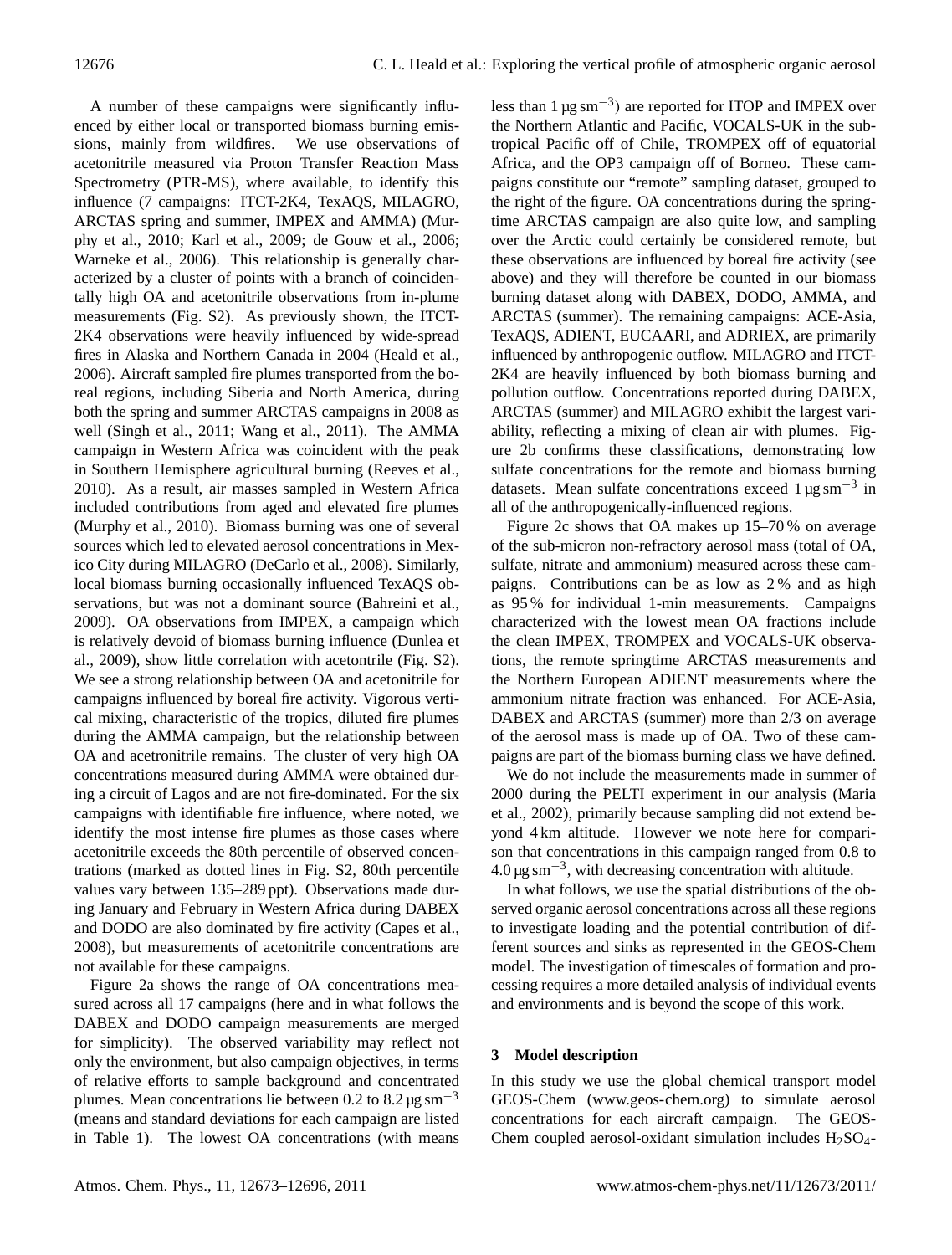

**Fig. 2.** Box and whisker plots of **(a)** the observed OA concentrations, **(b)** the observed sulfate concentrations and **(c)** the observed fraction of non-refractory fine aerosol (OA+sulfate+nitrate+ammonium) that is made up of OA for each field campaign. Campaigns are grouped in 3 types, labeled across the bottom. Means of the 1-min averaged data are shown as a solid dot, median as a horizontal line. The boxes denote 25th and 75th percentile, whiskers denote 5th and 95th percentile.

HNO3-NH<sup>3</sup> aerosol thermodynamics coupled to an ozone- $NO<sub>x</sub>$ -hydrocarbon-aerosol chemical mechanism (Park et al., 2004). The model scheme also includes black carbon (Park et al., 2003), organic aerosol (details below), sea salt aerosol (Alexander et al., 2005), and soil dust (Fairlie et al., 2007). Results are shown with v8-03-01 of the model at  $2^{\circ} \times 2.5^{\circ}$  horizontal resolution driven by assimilated meteorology from the NASA Global Modeling and Assimilation Office (GMAO). The simulations use GEOS-5 meteorology for 2004–2009, and GEOS-4 meteorology in 2001 when the GEOS-5 product is not available. Vertical resolution is 47 levels for GEOS-5 and 30 levels for GEOS4 from the surface to ∼0.01 hPa (both degraded for computational effiiency from 72 and 55 levels respectively). The model is sampled for the time and location of the aircraft for each campaign, thus achieving a best match to meteorological conditions and emissions.

Our objective here is to use one consistent organic aerosol simulation across a suite of field data from multiple years. We use the standard configuration of GEOS-Chem and do not include recent developments aimed at capturing the potential additional source of organic aerosol from semivolatile and intermediate volatility compounds (Pye and Seinfeld, 2010). Our simulations thus represent a baseline scheme of nonvolatile primary organic aerosol (POA) and semi-volatile secondary organic aerosol (SOA). POA sources include fossil fuel from Bond et al. (2007) biofuel from Yevich and Logan (2003) and year-specific monthly-mean biomass burning from the GFED2 inventory (with the exception of 2009 for which year-specific emissions are not available and climatology is employed) (van der Werf et al., 2006). We assume that 50 % of POA emitted from combustion sources is hydrophobic with a 1.2 day e-folding conversion from hydrophobic to hydrophilic to account for aerosol aging and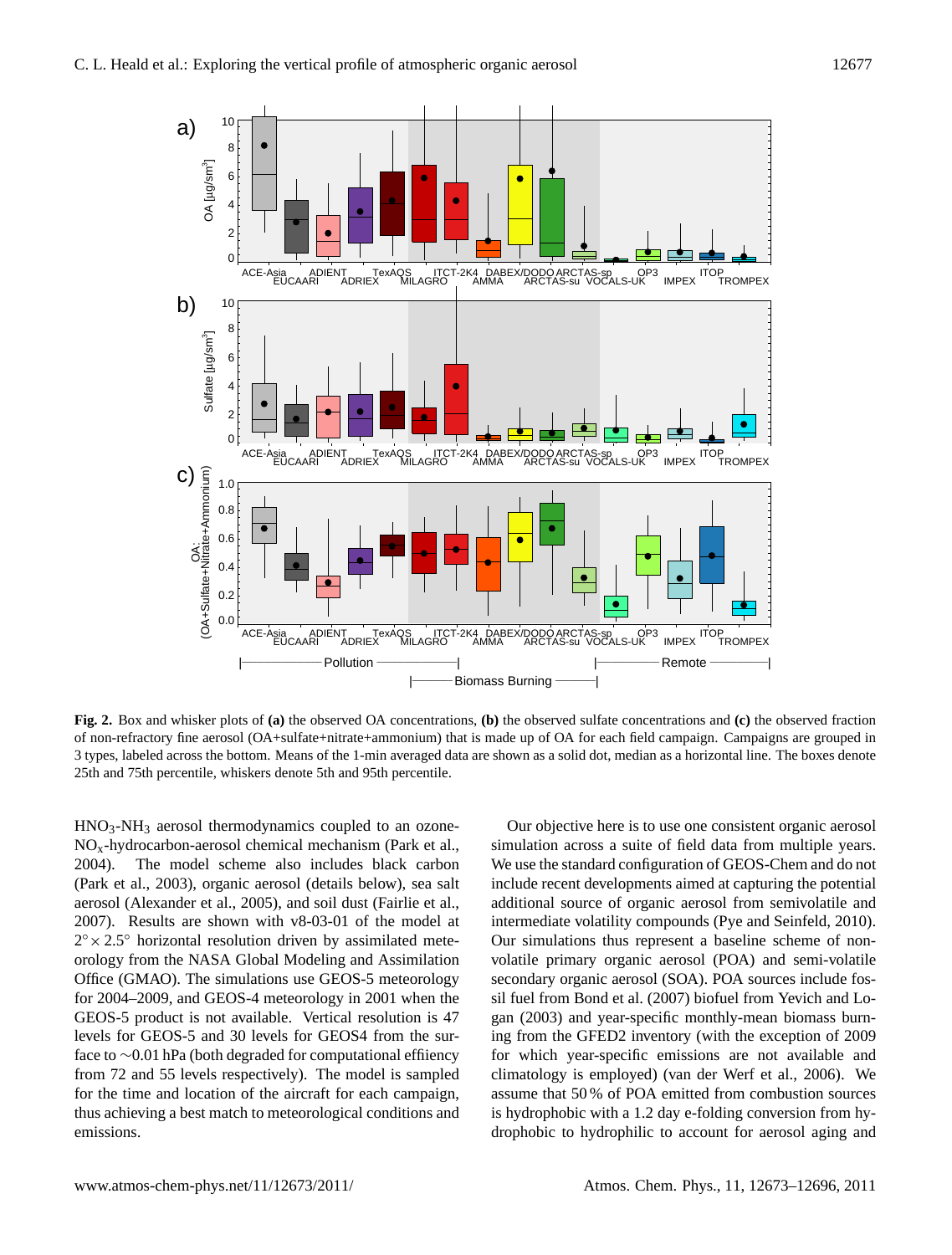**Table 2.** Annual global organic aerosol sources in GEOS-Chem simulation for year 2008.

| <b>TYPE</b>                | <b>SOURCE</b><br>$(Tgyr^{-1})$ |
|----------------------------|--------------------------------|
| <b>Fossil Fuel POA</b>     | 6.1                            |
| <b>Biofuel POA</b>         | 12.6                           |
| <b>Biomass Burning POA</b> | 36.6                           |
| Biogenic SOA (BSOA)        | 23.4                           |
| Anthropogenic SOA (ASOA)   | 3.1                            |
| TOTAL.                     | 81.8                           |

mixing (Park et al., 2003). We apply a ratio of 2 to simulated organic carbon (OC) concentrations to account for noncarbon mass in POA (Turpin and Lim, 2001;Aiken et al., 2008). Although this ratio is too high for POA as emitted, it reflects the effect of aging and oxygen gain in the OA:OC for simplicity. The SOA simulation uses a 2-product model scheme based on Chung and Seinfeld (2002) and includes biogenic (monoterpenes, sesquiterpenes, isoprene) and anthropogenic (aromatics) precursors and their updated gasphase yields based on smog chamber studies, as most recently described by Henze et al. (2008). This framework is described as follows:

$$
VOC + oxidant \rightarrow \alpha_1 SOG_1 \leftrightarrow SOA_1
$$
  

$$
\rightarrow \alpha_2 SOG_2 \leftrightarrow SOA_2
$$
 (1)

Where SOG represents the secondary organic gases, produced in proportion to the mass-based stoichiometric coefficients  $(\alpha)$ , and in equilibrium with the particle phase (SOA), as a function of the partitioning coefficients or saturation vapor pressures. Note that the initial products of aromatic oxidation are allowed to react with  $HO<sub>2</sub>$  or NO before partitioning to the particle phase, with different yield parameters for the associated high and low  $NO<sub>x</sub>$  regimes and the formation of non-volatile SOA under low  $NO<sub>x</sub>$  conditions (Henze et al., 2008).

As in Henze et al. (2008) we describe the temperature dependence of partitioning coefficients with an enthalpy of vaporization ( $\Delta H_{vap}$ ) of 42 kJ mol<sup>-1</sup>. A sensitivity simulation with  $\Delta H_{vap}$ =25 kJ mol<sup>-1</sup> is presented in Sect. 6. Biogenic VOC emissions are calculated interactively based on the MEGAN2 emission scheme (Guenther et al., 2006), whereas anthropogenic VOC emissions are specified following the GEIA inventory (Wang et al., 1998). The global OA sources total 82 Tg yr−<sup>1</sup> for 2008 and are shown by category in Table 2. In Sect. 6 we also discuss aqueous-phase production of SOA from glyoxal and methylglyoxal simulated using the empirical irreversible uptake scheme of Fu et al. (2008). This source is not otherwise included in our GEOS-Chem simulations.

Global anthropogenic  $SO_2$  sources follow EDGAR 3.2 (Olivier et al., 2001) and are over-written by regional inventories where available, including the European Monitoring and Evaluation Programme (EMEP) inventory for Europe (Vestreng and Klein, 2002), the EPA National Emission Inventory (NEI) for 2005 for the US (EPA, 2008), the Criteria Air Contaminants (CAC) inventory from Environment Canada [\(http://www.ec.gc.ca/pdb/cac/cac](http://www.ec.gc.ca/pdb/cac/cac_home_e.cfm) home e. [cfm\)](http://www.ec.gc.ca/pdb/cac/cac_home_e.cfm), BRAVO for Mexico (Kuhns et al., 2005) and Streets et al. (2006) for Asia. Anthropogenic emissions are scaled for the year of simulation up to 2006, and held constant thereafter. Year-specific biomass burning emissions are from the same GFED2 inventory as OA. Ship emissions of  $SO<sub>2</sub>$ are specified according to the pre-mission ARCTAS inventory based on the work of Eyring et al.  $(2005a, b)$ .  $SO<sub>2</sub>$  is also emitted from both eruptive and non-eruptive (continuous degassing) volcanoes following the AEROCOM inventory from 1985–2007 (Diehl, 2009). The sulfur source from DMS oxidation is described by Park et al. (2004).

Wet deposition of soluble aerosols and gases follows the scheme of Liu et al. (2001) including contributions from scavenging in convective updrafts, rainout, and washout. Gas-phase organics (SOG) in equilibrium with SOA are assumed to be highly soluble  $(H=1x10^5M \text{ atm}^{-1})$ . An 80% scavenging efficiency is assumed for SOA based on Chung and Seinfeld (2002). Increasing this efficiency to 100 % (mimicking sulfate removal efficiency) reduces the global SOA burden by only 3 % in a 2008 sensitivity simulation. Dry deposition follows a standard resistance-in-series model (Wesely, 1989). Wet removal constitutes 90 % of the total deposition of SOA. Fisher et al. (2011) show that simulated wet removal of inorganic aerosol in GEOS-Chem agrees well with deposition measurements in the United States, Europe and Asia. Thus, while uncertainties on organic aerosol deposition remain large, given the unbiased simulation of inorganic aerosol removal in GEOS-Chem and our assumptions of highly soluble organics, our OA removal is most likely to be unbiased, or at worst overestimated.

Previous versions of this model have been compared against organic aerosol observations from surface networks in the United States, demonstrating a low bias (Liao et al., 2007;Park et al., 2003; van Donkelaar et al., 2007). ACE-Asia airborne measurements were significantly underestimated by an early version of the model which did not include SOA formation from isoprene and aromatics (Heald et al., 2005). The model underestimate of OA during ITCT-2K4 was more modest, however it was shown that the model had little skill in reproducing the variability of observed OA concentrations (Heald et al., 2006). Similarly, the model simulation of the surface observations from the Amazon during the AMAZE-08 campaign was not significantly biased (Chen et al., 2009). These studies were performed with different model versions and importantly, different meteorology than the results shown here.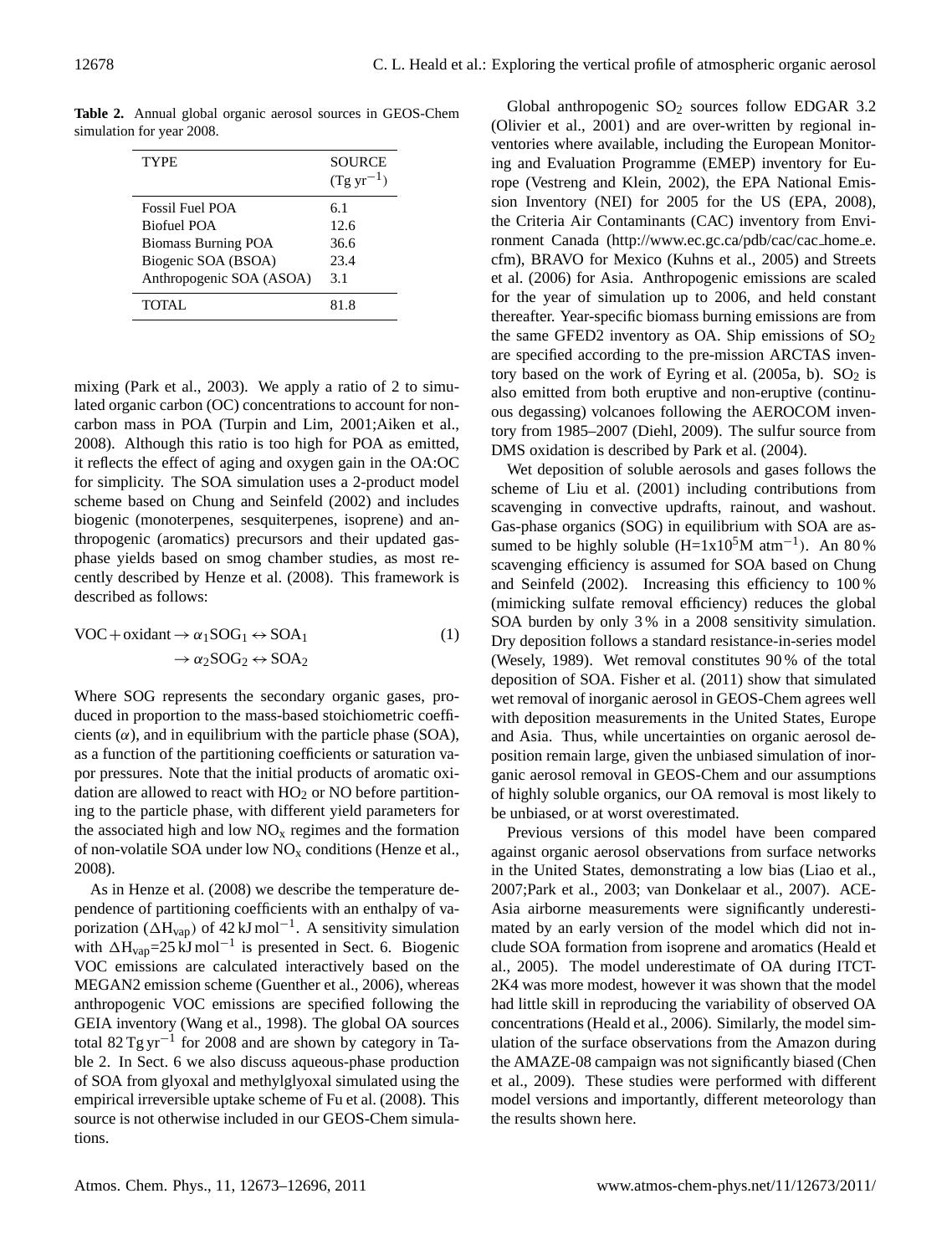## **4 Vertical profile of Organic Aerosol**

Figure 3 shows the mean vertical profile of OA measured for each field campaign compared with the baseline GEOS-Chem simulation. Simulated contributions from hydrophobic POA (POA<sub>o</sub>), hydrophilic POA (POA<sub>i</sub>) and SOA are shown separately. Many of these campaigns do not represent a uniform sampling of the region, but rather a "plume chasing" approach that skews the observations towards high values. Coarse grid scale global models cannot reproduce concentrated plumes (Rastigejev et al., 2010), thus the median of the observations (also shown), which is unaffected by these extreme plumes, is likely the "best" test of model performance. While Fig. 3 shows the mean of the simulated concentrations, the model means and medians are largely interchangeable here. The standard model underestimates observed OA concentrations at virtually all altitudes, in all environments, although the profile shape is reproduced in most regions. This comparison will be discussed further in Sect. 5.

Generally, organic aerosol concentrations peak in the boundary layer and decline with altitude, reflecting the role of dilution and removal (e.g. TexAQS and ADRIEX). Biomass burning perturbs this profile, with elevated layers aloft through the free troposphere. Where available, we use observations of acetonitrile to filter out only the most intense fire plumes (see Sect. 2) which we do not expect the model to capture; the resulting means are shown as thin lines. It is important to note that this retains the regional ("diffuse") biomass burning influence on OA concentrations. This biomass burning plume filtering removes enhanced OA layers from 3–4 km during ITCT-2K4 and ARCTAS (spring) and reduces the concentrations at these altitudes during MI-LAGRO. OA concentrations from the surface up to 5 km during ARCTAS (summer) are more than halved when these plumes are removed. Removal of fire plumes also reduces OA concentrations throughout the troposphere during Tex-AQS and AMMA. The filtered mean profiles strongly resemble the median profiles, indicating that this filtering largely removes the high tail of the distribution of observed OA concentrations. The ratio of POA to SOA in polluted regions for the model is larger than 1, which contrasts with ratios much smaller than 1 in observations in aged polluted air, e.g. (de Gouw and Jimenez, 2009). This suggests that SOA (including oxidized SOA from S/IVOC) in the polluted regions in the model may be underestimated, and/or that POA is overestimated by assuming it is entirely non-volatile. Asia may be an exception to this. Fu et al. (2011) suggest that Chinese primary anthropogenic emissions of OA are severely underestimated in bottom-up emission inventories. This may contribute to the discrepancy observed during ACE-Asia in the boundary layer, but cannot explain elevated free tropospheric concentrations of OA.

The OA profile observed during ACE-Asia is relatively unique among the datasets with uniformly high concentrations in the free troposphere and no evident biomass burning influence (Heald et al., 2005).

The OA profile for our "remote" dataset is far more uniform, with low concentrations reported throughout the troposphere. The bulk of these measurements are taken over the ocean and are therefore not strongly influenced by local continental emissions. Lowest altitude measurements (< 1 µg sm−<sup>3</sup> ) are consistent with ship-based observations of OA, likely of marine origin (Lapina et al., 2011). The low OA concentrations do not indicate substantial production of OA during long range transport, consistent with the hypothesis of Peltier et al. (2007) and Dunlea et al. (2009) that sustained net production of OA does not occur in aged pollution advected over ocean basins unlike the continued production of sulfate (Brock et al., 2004).

Figure 4 shows the observed and simulated profiles of sulfate for comparison. The model generally captures the magnitude and shape of the profile of sulfate. This provides some additional support for the accuracy of the wet removal scheme in GEOS-Chem. The model significantly underestimates sulfate observed near Borneo during OP3. This suggests that local emissions in the region, including continental, ship or DMS, are underestimated. Robinson et al. (2011) use backtrajectories to ascribe the sulfate source during OP3 to be off-island. The simulation is not improved with the use of an alternate ship emission inventory from the International Comprehensive Ocean-Atmosphere Data Set (ICOADS) (Wang et al., 2008). Sulfate exceeds OA concentrations in several of the remote regions, but as Fig. 3c suggests, OA dominates aerosol composition for the majority of campaigns. Figure 5 shows that the ratio of mean observed OA to mean observed sulfate ranges almost three orders of magnitude (from 0.11–63) across different regions, an even larger range than that reported by Heald et al. (2010) for the Zhang et al. (2007) surface observations (0.3 to 7.0). Remote sites are the only regions where observed sulfate concentrations exceed OA levels (Figs. 4 and 5). The variability in this ratio demonstrates that scaling the sulfate source to estimate the OA budget as in (Hallquist et al., 2009; Goldstein and Galbally, 2007) can provide only a very coarse, and regionally inaccurate, estimate. Indeed, uniformity in this ratio would be surprising given the diversity in sources and formation pathways for these two different species. The observed sulfate to organic aerosol relationship is shown in Fig. S3, with high overall correlation in anthropogenic environments, but a diversity of influences apparent in most datasets. Given the low bias in simulated OA, the model generally does not exceed OA to sulfate ratios of ∼10, and is not as variable as observed.

#### **5 Model Evaluation Metrics**

Figure 6 shows both the ratio and difference between observed and simulated OA concentrations for all 17 field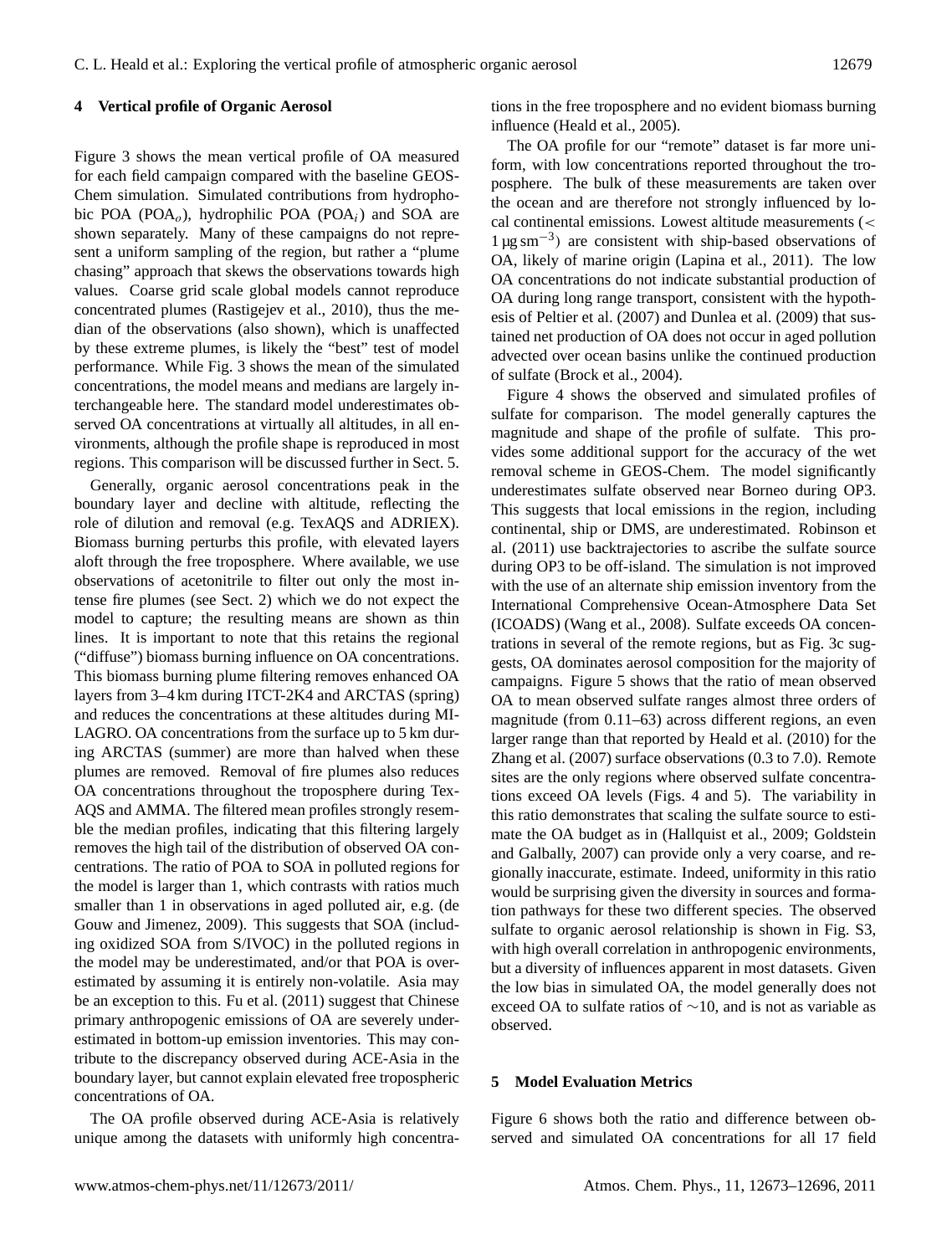

**Fig. 3.** Mean vertical profile of organic aerosol for 17 field campaigns (color, solid) with the mean GEOS-Chem simulation shown in grey. Model contributions from hydrophobic POA (dark grey), hydrophilic POA (medium grey) and SOA (light grey) are shown. Median observed values at each altitude are shown as dotted lines. Mean observed values with biomass burning plumes removed (see text) are shown as thin colored lines. The standard deviation of the binned observations at each 0.5 km interval are also shown. The model simulation is sampled for the dates and locations of each aircraft campaign.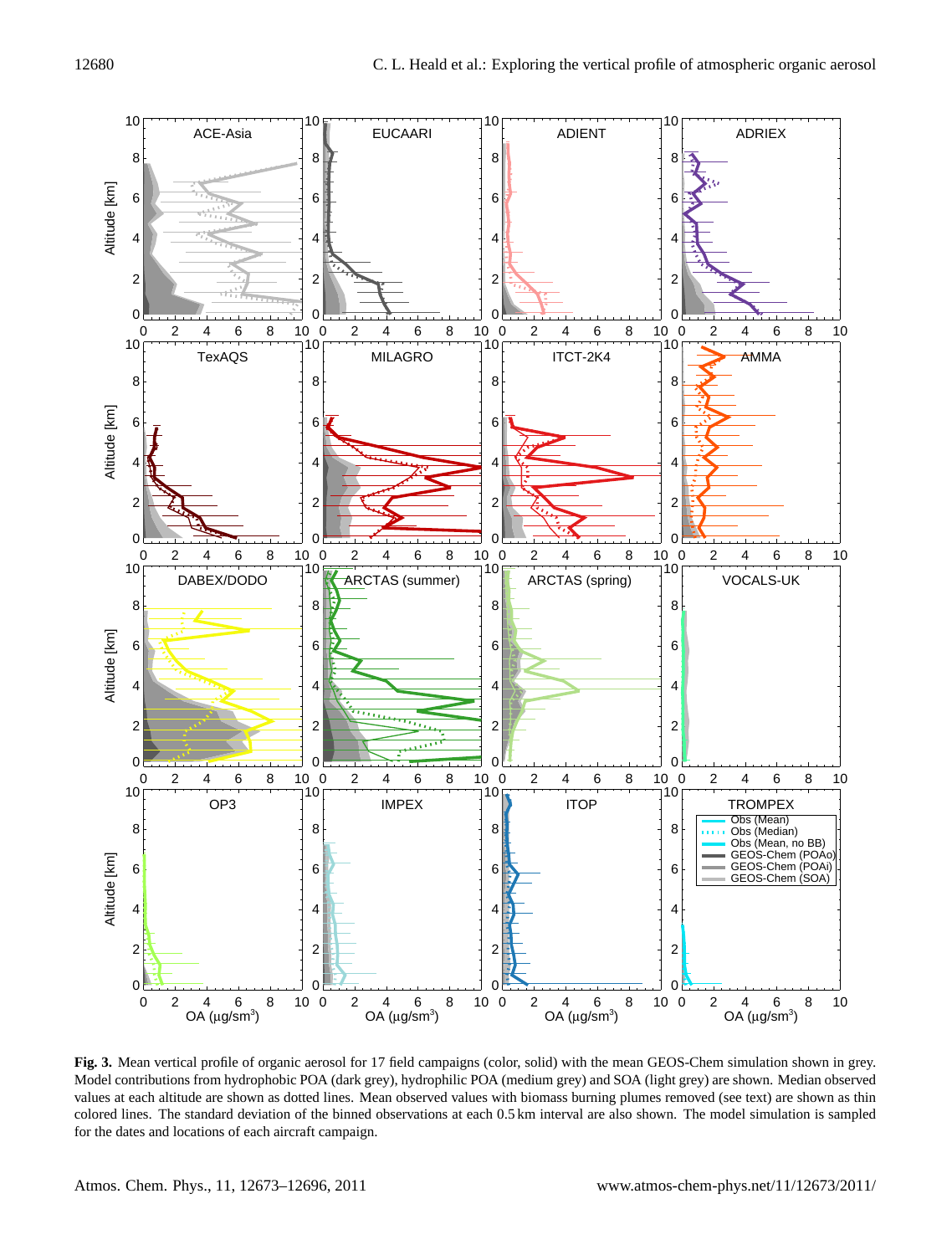

**Fig. 4.** Mean vertical profile of sulfate for 17 field campaigns (color, solid) with the mean GEOS-Chem simulation shown in grey. The standard deviation of the binned observations at each 0.5 km interval are also shown. Median observed values at each altitude are shown as dotted lines. The model simulation is sampled for the dates and locations of each aircraft campaign.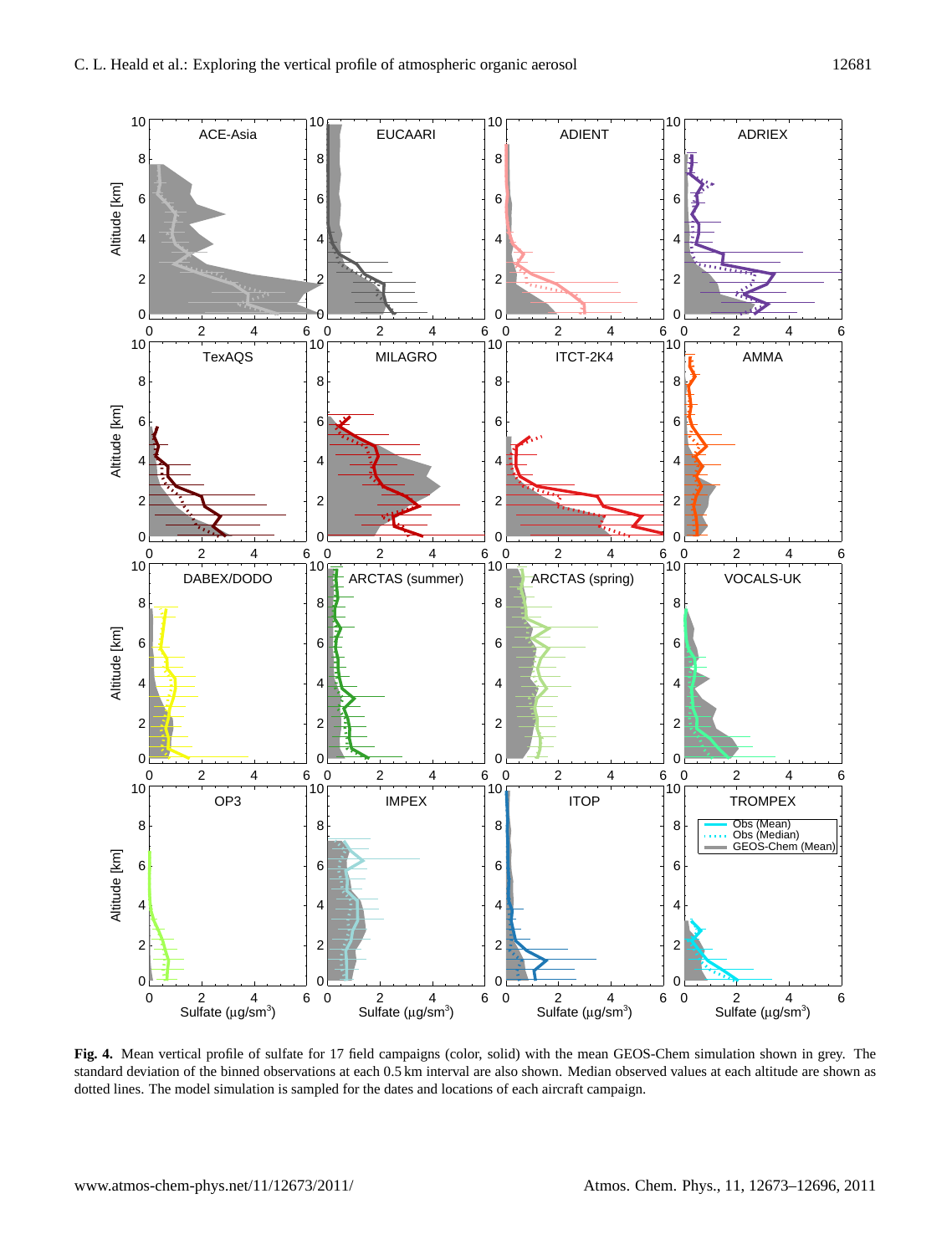

**Fig. 5.** The vertical profile of observed (left) and simulated (right) mean OA to mean sulfate ratio for 17 field campaigns. Altitudes where sulfate concentrations are reported as zero are not shown.



**Fig. 6.** Distribution of **(a)** ratio and **(b)** difference in observed and simulated (GEOS-Chem) OA concentrations for 17 field campaigns. Means of the gridded comparisons are shown as a solid dot, median as a horizontal line. The boxes denote 25th and 75th percentile, whiskers denote 5th and 95th percentile.

campaigns. This can be compared to Fig. 2 of Volkamer et al. (2006) (and Fig. 12 of Hodzic et al. (2010)) with some important differences. In particular, we compare here total OA measured to modeled, not SOA only as in Volkamer et al. (2006). Given that current analytical techniques cannot separate SOA from OA, this removes the uncertainty of whether the measured oxygenated OA may include aged primary emissions. Similarly, as definitions of SOA have evolved, modeled SOA in various studies may or may not include aged primary emissions. Composition analysis, though challenging, can help to untangle these contributions, but these constraints are not available here. Thus total OA is the more rigorous "apples to apples" comparison. Using the median as a metric to evaluate model performance (as in Sect. 4), we find that observations range from 0.4 to 4.2 of the simulated values, in the median. Median OA concentrations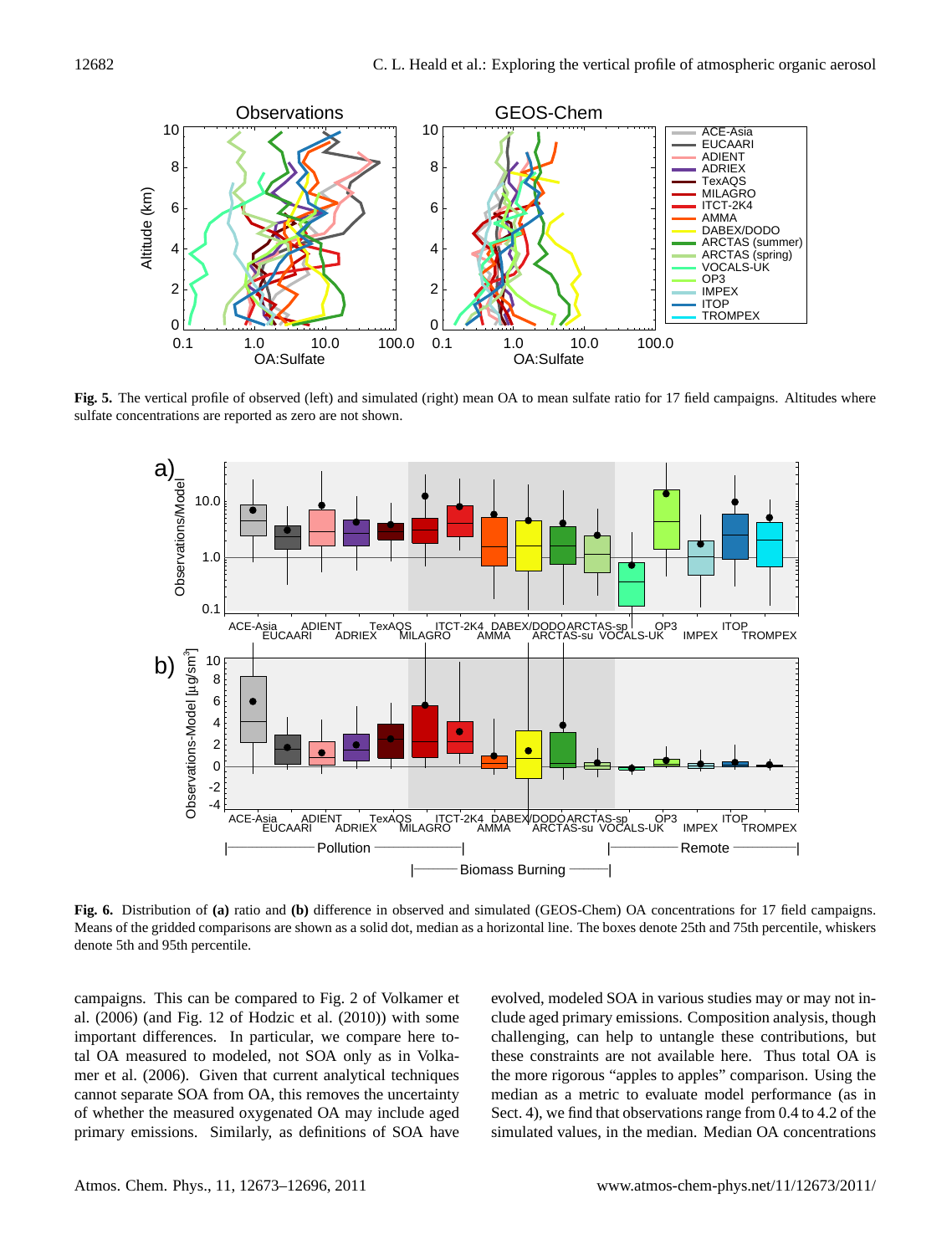

**Fig. 7.** Fraction of the observed variability reproduced by GEOS-Chem for each field campaign for **(a)** OA, **(b)** OA (with biomass burning plumes removed, see text).

are underestimated by the model in 13 of the 17 campaigns. The only significant model overestimate is for the VOCALS-UK campaign, a remote campaign with low OA concentrations. Hawkins et al. (2010) report that ship-based AMS observations during this campaign were less than half of the FTIR measurements of OA made aboard the same platform, suggesting possible collection efficiency differences, particularly with marine organics. This may also influence lower tropospheric OA concentrations for the comparable airborne instrument. Model skill appears particularly poor for the OP3 campaign when examining the ratio of concentrations, but the differences show that these are ratios of small concentrations. The model simulates the median concentrations within  $1 \mu g \text{ sm}^{-3}$  for 11 of the 17 campaigns (ADI-ENT, the ARCTAS spring and summer campaigns, AMMA, DABEX & DODO, VOCALS-UK, OP3, IMPEX, ITOP and TROMPEX). All of the 6 campaigns with a large model bias have been classified as being subject to significant anthropogenic influence. We find that the differences between modeled and observed OA concentrations are not limited to the free troposphere, but that rather the ratios and differences shown in Fig. 6 are consistent throughout the troposphere. A study by Wang et al. (2011) showed that mean concentrations of OA observed during the Spring ARCTAS campaign (including the enhancement due to fire emissions) are reproduced by GEOS-Chem when driven by the daily FLAMBE fire emission inventory. While the mean OA is underestimated here when using monthly-mean GFED emissions, the median is well captured. This again, emphasizes the importance of using the median as a metric in our comparisons, particularly in regions influenced by plumes. Our results differ from the picture established by Volkamer et al. (2006) that model bias increases with photochemical age. Instead here we find the model underestimate, both as a ratio and in absolute terms, is largest close to source. This may be indicative of a fragmentation loss of organics at long timescales (see Sect. 6.3). We note that here we access much longer aging timescales than Volkamer et al. (2006), with datasets that are far less influenced by continental sources. Indeed, we characterize ACE-Asia as a near-field campaign, unlike Volkamer et al. (2006) who consider this to be the most aged among the four campaigns they summarized.

As Fig. 6 suggests, there is a wide range of model performance for each aircraft campaign. One metric for this is the ability of the model to capture the variability in observed OA concentrations (Fig. 7). Model skill varies considerably; less than 10 % of the variability is captured by the model for 5 campaigns, with a maximum of 57 % of the variability in OA captured by GEOS-Chem for TexAQS. Note here that the observations have been averaged to the model spatial resolution, such that we do not penalize the model for its inability to capture sub-grid variability (see Sect. 2). This does not account for differences that can arise from aircraft sampling that inadequately captures the range of sub-grid variability (i.e. representation error). The poor model performance in some regions can be attributed to the inability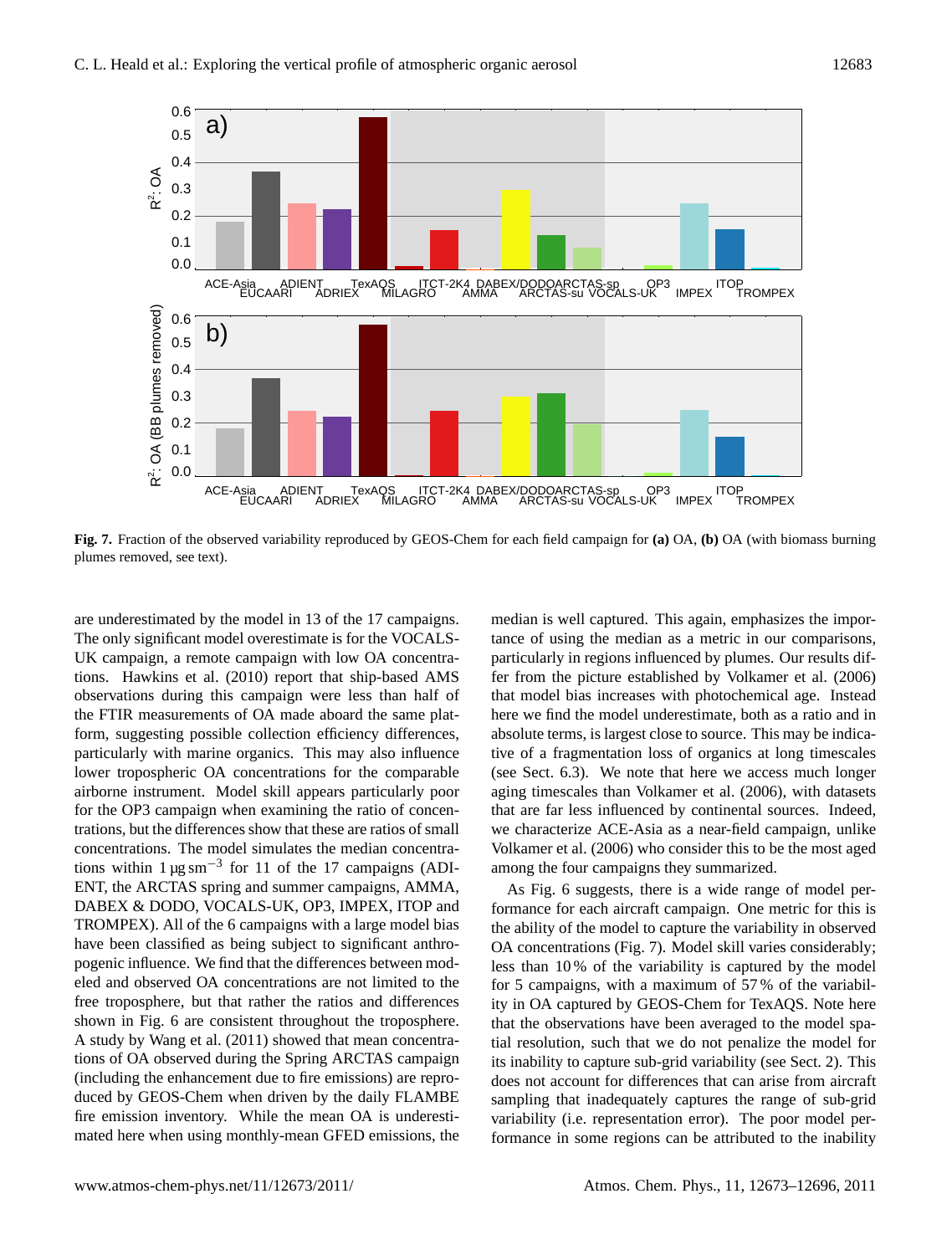of the model to capture fire plumes. When these concentrated plumes are filtered from our datasets (see Sect. 2), the variability in the remaining dataset is better represented for some campaigns (ITCT-2K4, ARCTAS spring and summer). A GEOS-Chem model simulation with a similar configuration as here but using daily varying fire emissions captures a greater fraction of the variability in the ARCTAS spring observations ( $R^2 = 0.38$  compared to 0.20) Wang et al., 2011). Figure 7 indicates that model skill is highest in anthropogenically influenced regions. This may reflect the ability of the model to better capture the strong gradients from near source to background (driven by emission inventories and the processes of dilution and removal) versus the smaller range of variability in aged air masses. Variability in biomass burning influence may be the most difficult to reproduce, reflecting spatial and temporal changes in burn conditions and fuels that are not captured in emission inventories.

Recent studies have attempted to use more detailed information on the composition and volatility of observed OA to guide the evaluation of modeled OA (Spracklen et al., 2011; Jathar et al., 2011). One constraint used by both of these studies is the fraction of OA which is oxygenated (OOA) according to positive matrix factorization (PMF) analysis of AMS measurements. The OOA:OA ratios in surface observations from Zhang et al. (2007) exceed 0.6 in all cases, and are generally in the range of 0.85–1.0, indicating a very small hydrocarbon-like aerosol contribution. In order to estimate this ratio in the model, we assume that only the hydrophobic POA  $(POA<sub>o</sub>)$  is equivalent to the non-oxygenated hydrocarbon-like OA (HOA) reported for AMS measurements. Therefore our simulated OOA is the sum of hydrophilic or aged POA  $(POA_i)$  and SOA. Hydrophobic POA makes a very small contribution to global OA loading. Figure 8 shows the simulated OOA:OA ratios across the 17 aircraft campaigns, which range from 0.75 to 1.0, consistent with reported AMS ratios in the literature (PMF analysis is not available for direct comparison for all the campaigns investigated here). Therefore, the correct range of OOA:OA is simulated even for campaigns with larger model bias or poor descriptions of observed variability. The OOA:OA ratio is therefore not necessarily a good discriminator of model skill, and can be simulated well for the wrong reasons. The degree of oxidation, represented for example by the oxygen to carbon ratio (O:C), may be a better test of model performance.

#### **6 Attributing Model-Measurement Discrepancy**

We investigate here whether the OA model bias discussed in Sects. 4 and 5 can be attributed to any particular source type or process.

#### **6.1 Aqueous phase SOA**

Both laboratory (Carlton et al., 2007) and field measurements (Sorooshian et al., 2007a, b, 2010; Hennigan et al., 2009) have provided evidence of aqueous phase formation of SOA, however the importance of this pathway to the global source of OA is unclear. Fu et al. (2008) estimated a global source of  $11$  Tg yr<sup>-1</sup> of SOA formed through the irreversible uptake of dicarbonyls in clouds and aerosols, comparable to the source of SOA from the gas-phase pathway. Inclusion of this additional source of SOA in the GEOS-Chem model eliminated the low bias previously seen during ITCT-2K4, with a small improvement in the ability of the model to capture the observed variability in WSOC (Fu et al., 2009). Similarly, Carlton et al. (2008) find that including a detailed aqueous phase SOA mechanism in the CMAQ model modestly reduces (improves) the simulated bias (correlation) compared to the ITCT-2K4 measurements.

Figure 9 shows the vertical profile of the contribution of aqueous phase SOA simulated in the GEOS-Chem model based on the Fu et al. (2008) scheme. This figure is illustrative, as results from a 2006 simulation are sampled for the location and month of the field campaigns examined here, but neither year nor flight tracks are matched as in our previous comparisons. Fu et al. (2008) estimate that ∼90 % of the simulated aqueous source is from in-cloud oxidation. The vertical profile of production in-aerosol and in-cloud (not shown) are very similar, and therefore are considered together here. Aqueous phase SOA makes up more than 20 % of total OA at all altitudes, with a pronounced enhancement from 2–6 km, where contributions vary from 40–80 % of total simulated OA. This mid-tropospheric enhancement is not supported by the observed vertical profiles in Fig. 4, nor is the model-observation discrepancy (when aqueous SOA is not included) larger in this region of the troposphere. Thus, addition of the aqueous phase source, as currently described in the GEOS-Chem model, is unlikely to improve the model simulation, beyond a mean reduction in bias.

Previous studies have shown an enhancement of OA in the particle phase (Hennigan et al., 2009) or an enhancement of organic acids (Sorooshian et al., 2010) as a function of relative humidity (RH). Figure 10 shows that while sulfate concentrations (dominated by aqueous phase formation) increase with relative humidity, the OA relationship is not as clear, with only 6 of the 16 campaigns (no RH data for ACE-Asia available) demonstrating a non-negligible positive correlation. Note that values are only shown for RH bins which were well-sampled (i.e.  $>2\%$  of total measurements made at specific RH conditions). Figure 10 also shows that for 12 of the 16 campaigns the ratio of observed to simulated OA increases with relative humidity, with robust correlations ( $R > 0.60$ ). This indicates that model bias may increase with humidity, possibly indicative of a missing role for aqueous phase SOA or enhanced OA partitioning in the presence of water (Pankow, 2010). Some of the campaigns where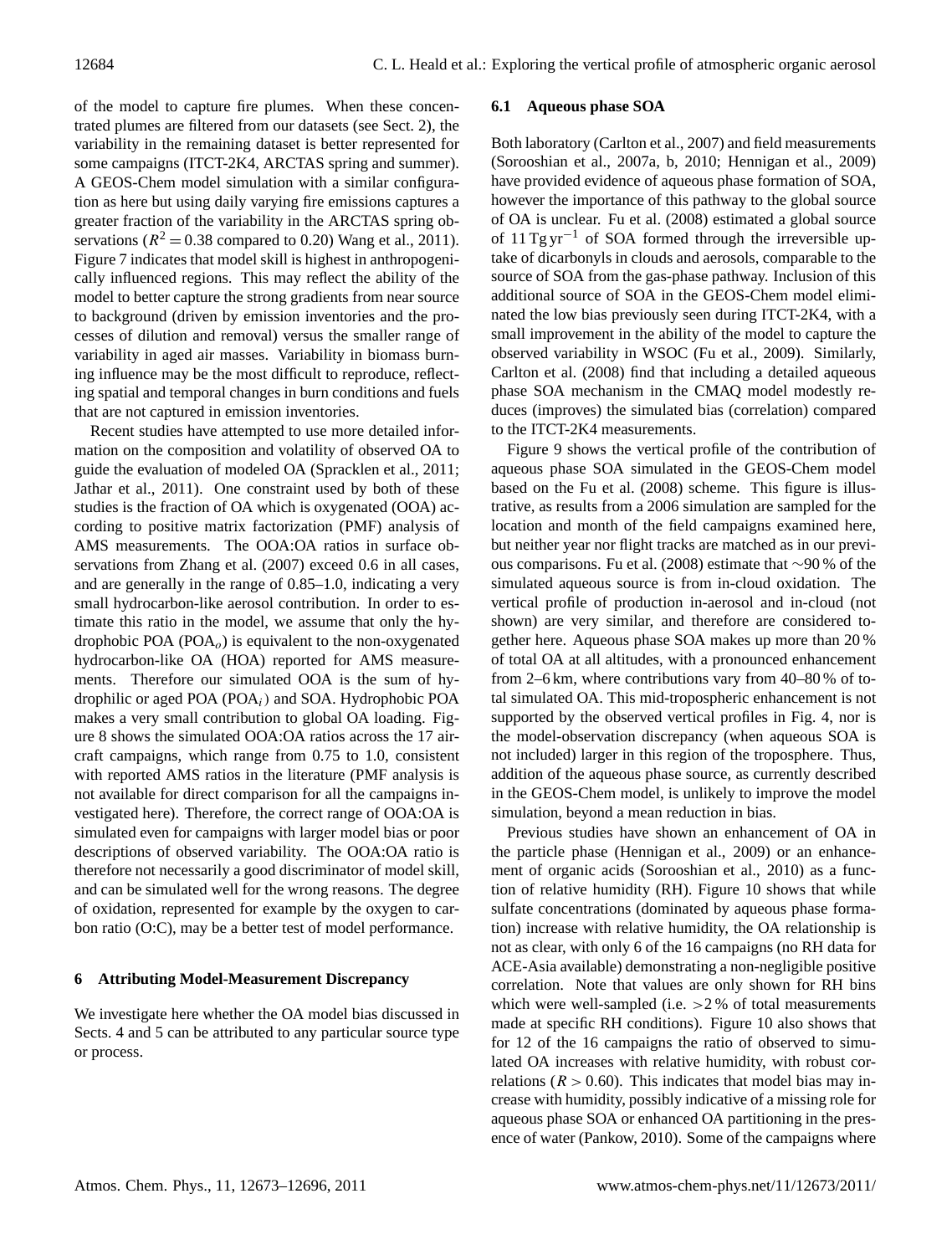

**Fig. 8.** OOA:OA simulated with GEOS-Chem for 17 aircraft field campaigns, where OOA is defined as the sum of SOA and hydrophilic POA. Means of the gridded model concentrations sampled along the aircraft profiles are shown as a solid dot, median as a horizontal line. The boxes denote 25th and 75th percentile, whiskers denote 5th and 95th percentile.



**Fig. 9.** Fraction of simulated OA produced from the aqueous-phase SOA mechanism of Fu et al. (2008). Monthly mean concentrations from a 2006 GEOS-Chem simulation have been sampled for the region/month of the 17 aircraft campaigns examined here (colors as in previous figures).

this relationship is not significantly correlated (ADRIEX and TROMPEX) sampled a very narrow range of relative humidity, and thus trends are difficult to establish. Given the variability in the observed concentrations, trends shown here are indicative rather than robust.

This analysis does not offer definitive evidence for the importance of aqueous phase SOA, but it does not preclude it. Additional chemical constraints are clearly required to investigate the importance of this source to the global OA budget.

#### **6.2 Increasing Existing OA Sources**

Spracklen et al. (2011) used AMS surface observations to optimize model OA sources in the GLOMAP model, estimating a 100 Tg yr<sup>-1</sup> source of anthropogenically-controlled SOA, which also resulted in much better agreement with the IMPROVE observations over the US. SOA is formed irreversibly in the GLOMAP model. Our standard model simulation includes only  $3.1$  Tg yr<sup>-1</sup> of aromatic SOA (ASOA). Observed ambient OA composition from numerous field campaigns is more consistent with alkane than aromatic precursor species (Russell et al., 2011). Both sources share similar spatial emissions, and thus in absence of large differences in volatilities (associated with for example varying product distributions from the oxidation of alkanes of varying carbon chain length), we expect that the spatial distribution of SOA from either source would be similar. Given that the spatial (including vertical) distribution of ASOA and SOA from S/IVOCs as simulated by Pye and Seinfeld (2010) are also very similar to each other, we use modeled aromatic SOA as a proxy for any anthropogenically-controlled SOA. This assumption is highly general, given that different oxidation rates and volatilities could produce somewhat different vertical distributions. Biogenic SOA and primary (fresh and aged) sources here (Table 2) are only modestly higher than the estimates of Spracklen et al. (2011) (13 and 51 Tg yr−<sup>1</sup> respectively). Figure 11 compares the observed airborne OA concentrations with the GEOS-Chem model when ASOA concentrations are increased 30-fold, to mimic an addition of 93 Tg yr<sup>-1</sup> in the model (without allowing repartitioning in response to higher OA). The model simulation in anthropogenic regions improves dramatically when ASOA is increased, with almost perfect agreement of median values for ITCT-2K4, TexAQS, MILAGRO, ADIENT and ADRIEX. Observations from ACE-Asia, AMMA and OP3 remain underestimated. However, concentrations at both remote locations (IMPEX, ITOP, TROPEX, VOCALS-UK) and aloft in some locations (ARCTAS, EUCAARI) are overestimated with this additional source. This may suggest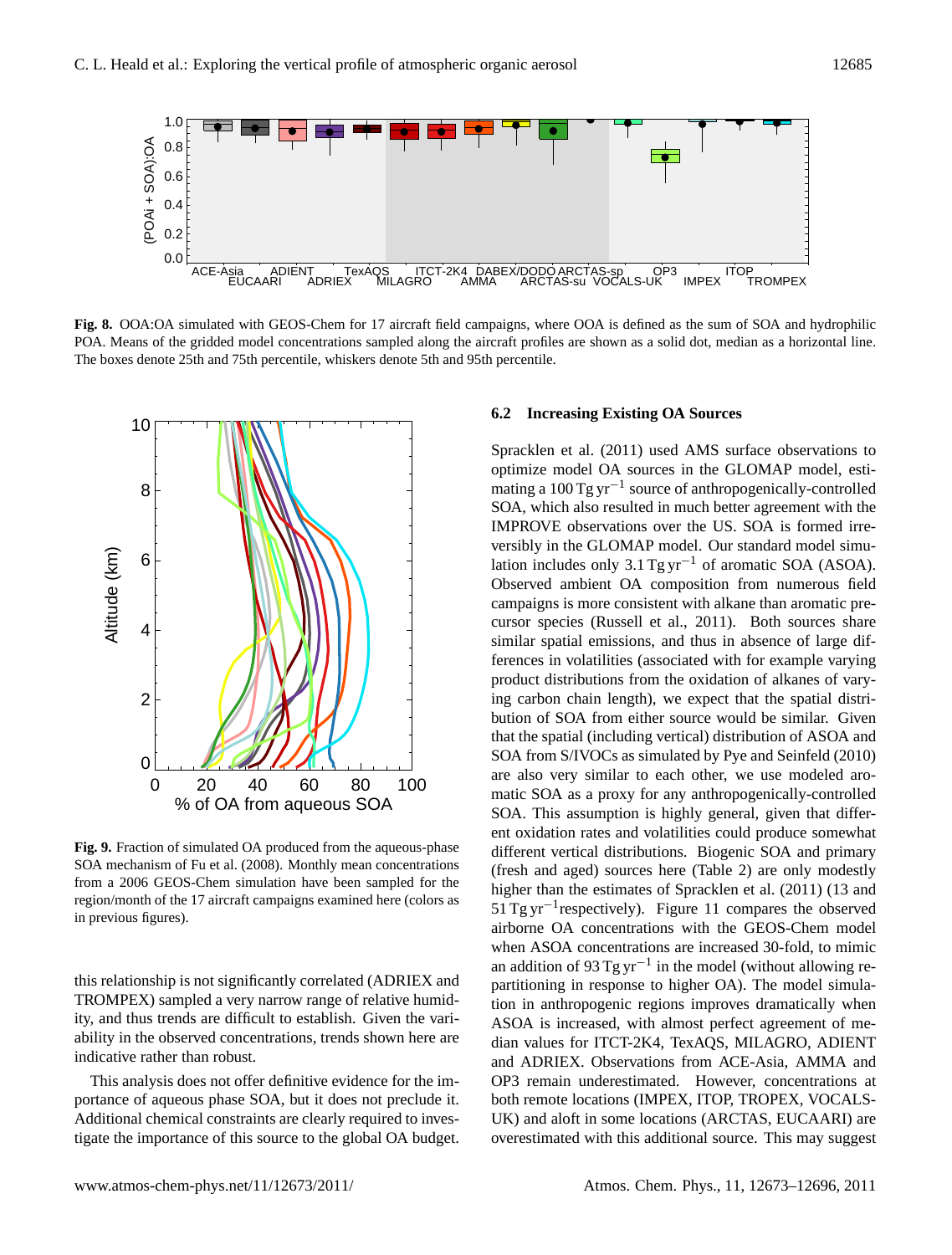

**Fig. 10.** Mean observed organic aerosol (left), sulfate (middle) concentrations as a function of relative humidity for 16 aircraft field campaigns. Final panel (right) shows median observed to simulated ratio of OA concentrations as a function of measured relative humidity for each campaign. Data is averaged in 10 % RH bins. Data is only shown when the number of points per bin exceeds 2 % of the total observations (to eliminate undersampling).

that either the lifetime of ASOA is shorter than simulated, or that the volatility is higher (see Sect. 6.3). The vertical profile simulated by the model reflects a particular mix of non-volatile and semi-volatile organics, with volatility and yields estimated from chamber experiments. For example, aromatic SOA has higher yields at low  $NO<sub>x</sub>$ , but it is also non-volatile in the model, and is therefore relatively enhanced at higher altitudes, where dilution would partition semi-volatile SOA to the gas phase. Thus, the overestimate aloft apparent in Fig. 11 could also suggest that aromatic SOA at low  $NO<sub>x</sub>$  should be semi-volatile, or that the porportion of SOA formed under low  $NO<sub>x</sub>$  conditions is overestimated in the model. This would also be consistent with a greater S/IVOC source rather than an aromatic SOA source. We conclude here only that the observations are consistent with higher volatility OA but do not attempt to use the vertical profile to constrain the contribution of SOA at different volatilities. Overall, the increase in ASOA suggested by Spracklen et al. (2011) is consistent with observations close to source (well represented in the surface dataset used by those authors), but may not be consistent with the remote campaigns and locations included here.

We note that while scaling the ASOA concentrations is an efficient means of testing this hypothesis (i.e. does not require new model simulations), it neglects the non-linearity of SOA partitioning. We performed a sensitivity simulation for 2008 where aromatic precursor emissions were increased directly. When the results of this are compared to scaling our standard simulation (with total burdens normalized) we see that non-linear partitioning shifts the OA mass to the high ASOA concentration regions as expected. As a result, concentrations in the Northern Hemisphere are higher than when this effect is not taken into account, by up to 15 % at the surface near sources, and uniformly by ∼5 % in the free troposphere. Thus, simulated concentrations shown in Fig. 11 are slightly lower than would be expected if non-linear partitioning were accounted for.

Scaling biogenic SOA (BSOA) concentrations to add 4 fold the concentrations (approximately equivalent to adding 94 Tg yr<sup>-1</sup>, again, neglecting non-linear partitioning effects), produces surprisingly similar results to when ASOA is increased (Fig. S4). Our anthropogenic environments all include significant fractions of BSOA, and increasing the BSOA eliminates model-observation discrepancies for ITCT-2K4, TexAQS, MILAGRO, and ADRIEX. Concentrations remain underestimated for ACE-Asia, AMMA and OP3, but are also low in this case for ADIENT and EUCAARI (in the boundary layer). Simulated remote concentrations remain high.

Figure 12 attempts to differentiate the model performance with these additional sources. The relative change in the ability of the model to reproduce the observed variability is shown for each campaign when simulated ASOA is increased by 30, when BSOA is increased by 4 and when POA is tripled (all equilvalent to an addition of  $\sim$ 100 Tg yr<sup>-1</sup>). We see modest improvements in model skill  $\left( \langle 7\% \rangle \right)$  for 5 campaigns (all anthropogenically-influenced) when ASOA is increased, with slightly diminished performance for 4 campaigns. Increasing BSOA in the model results in lesser improvements, and almost no model skill improvement is evident when simulated POA is tripled. This result is consistent with Spracklen et al. (2011) who found that increasing either anthropogenic or biogenic SOA sources reduced the GLOMAP model bias, but that only increasing anthropogenic sources enhanced the correlation with observations. However, this result should not be over-interpreted, as the change in  $R^2$  here is modest, suggesting (as expected) that the model is missing key sources of variability. The GEOS-Chem simulation employed here does not include  $NO<sub>x</sub>$  dependent yields for monoterpenes and sesquiterpenes. Ng et al. (2007a) show that monoterpene yields are enhanced at low  $NO<sub>x</sub>$ , while sesquiterpene yields are reduced. The model may therefore be neglecting an interaction between anthropogenic sources and BSOA, blurring the lines of source attribution and resulting in more modest improvements in the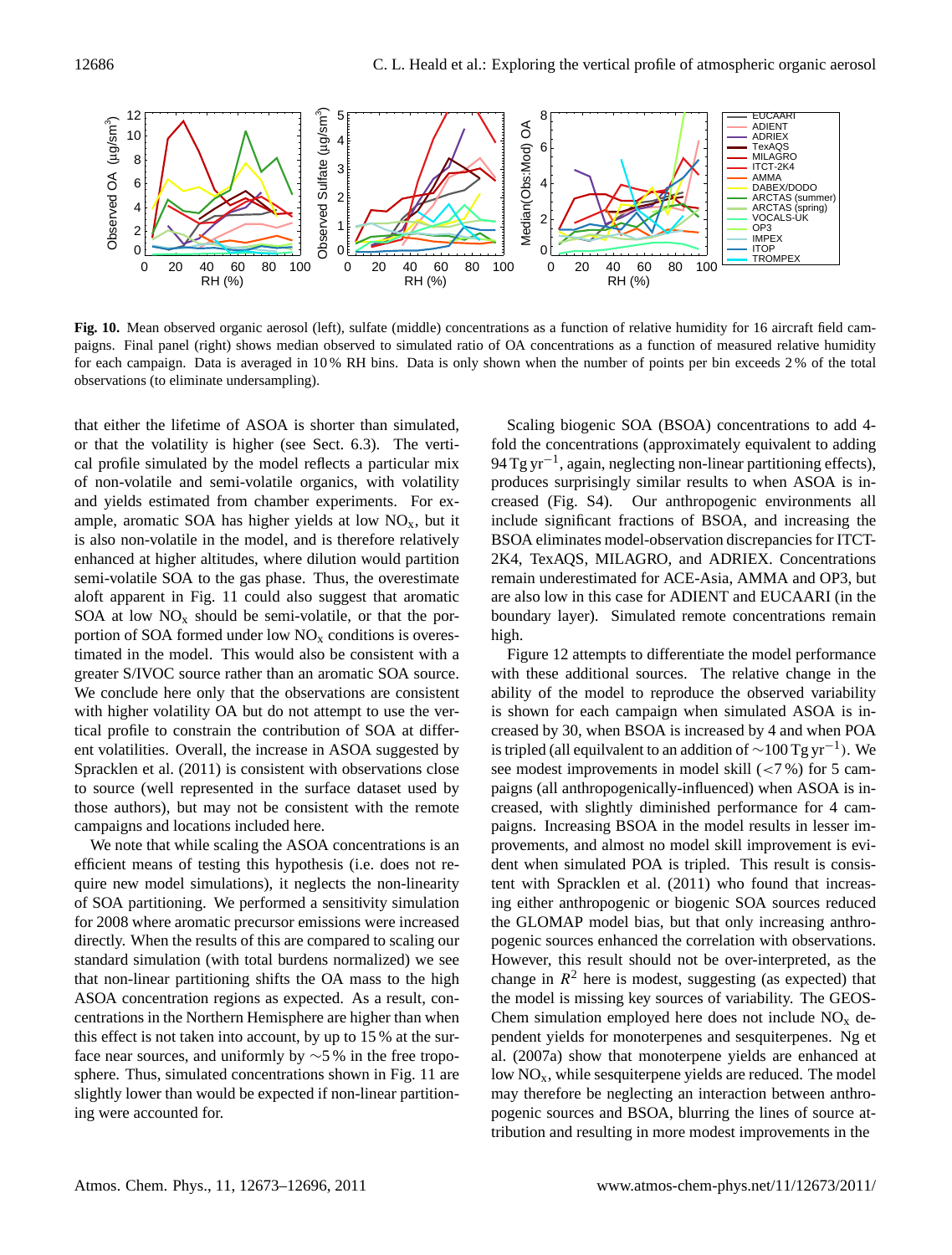

**Fig. 11.** As in Fig. 4, mean simulated OA (grey) is compared to observed (color) concentrations for 17 field campaigns, however the model simulation here includes an additional source of anthropogenic SOA (ASOA) of 100 Tg yr<sup>−1</sup> estimated by scaling simulated ASOA by a factor of 30.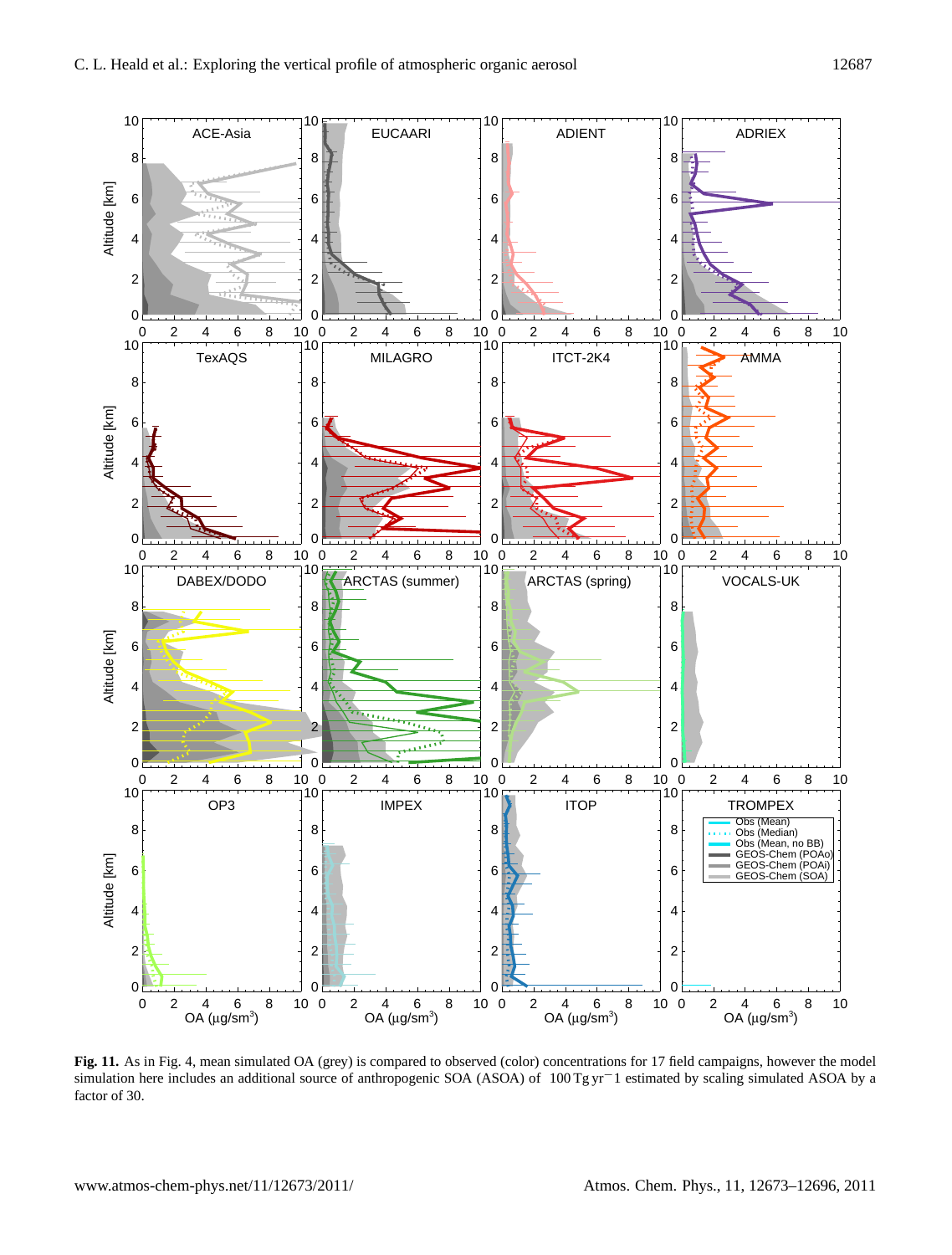

Fig. 12. The change in  $R^2$  between simulated (GEOS-Chem) and observed OA for each campaign for various sensitivity simulations (labeled in inset). Each addition represents an additional source of 100 Tgyr−<sup>1</sup> of OA. Compare to baseline in Fig. 7a.



**Fig. 13.** As in Fig. 6, but with the 30-fold of increase in ASOA in the model and the reduction of the enthalpy of vaporization of SOA to  $25 \text{ kJ} \text{mol}^{-1}$ .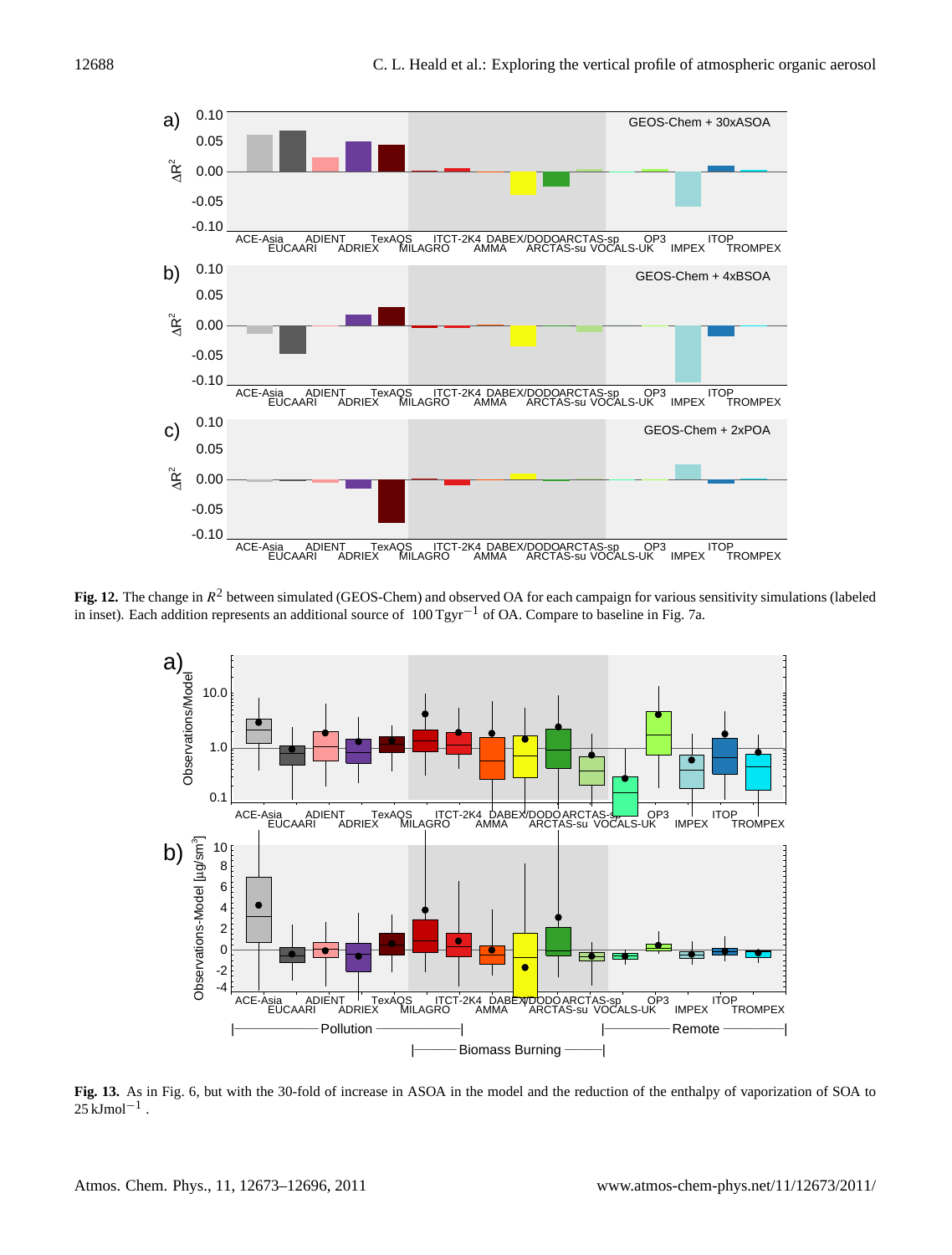simulation when BSOA sources (as currently treated) are increased in the model. Furthermore, a lack of improvement in correlation when increasing existing sources in the model could reflect spatial mis-representation of emission inventories.

One additional avenue to increase OA loading in the model is via a decrease in removal. A sensivity simulation performed for 2008 indicates that decreasing the SOA wet removal efficiency by a factor of 2 increases the global burden (and local concentrations) by less than 10 %. This does not address a possible bias in the assimilated meteorology rain frequency and amount, however as discussed in Sect. 3, previous model evaluations of aerosol wet deposition are largely unbiased. Therefore it is highly unlikely that excessive removal of OA in the model could make more than a minor contribution to the model bias.

## **6.3 Increasing the loss of OA**

The comparison of Fig. 11 suggests that additional sinks of OA may be required in the model to reproduce the low concentrations in remote regions. Parameterized wet removal in models is highly uncertain and could perhaps account for such an additional loss. However, as discussed in Sect. 3, the unbiased simulation of wet removal of inorganics, and the high solubilities assumed for the gas and particle phase organics in the GEOS-Chem model, suggest that if anything wet deposition may be overestimated in our simulation. This highlights the need for observational constraints on OA deposition. Until that time, we can only conjecture that this is not the cause of our model bias.

In order to reduce OA loading aloft we conduct an additional sensitivity simulation where the enthalpy of vaporization of SOA is reduced to 25 kJmol−<sup>1</sup> , estimated based on Cappa and Jimenez (2010), in order to dampen the simulated volatility decrease at low temperatures. We note that this enthalpy of vaporization is shown by Cappa and Jimenez (2010) to be the best parameterized fit for the lumped 2-product model of SOA, and does not represent a physically realistic enthalpy of vaporization for any given organic compound, as discussed by Donahue et al. (2006) and Cappa and Jimenez (2010). This decrease in enthalpy of vaporization effectively increases the volatility of SOA away from sources. This reduces the global mean burden of SOA by ∼50 %. We find that this decrease in the enthalpy of vaporization largely corrects the overestimates in OA observed in remote conditions and aloft, with boundary layer concentrations essentially unchanged. Figure 13 repeats the evaluation of Fig. 6 with the 30-fold increase in ASOA and the decrease in enthalpy of vaporization. With these updates, median simulated OA concentrations are within  $1 \mu g \text{ s} \text{m}^{-3}$  for 15 of 17 campaigns. ACE-Asia concentrations remain underestimated, whereas the DABEX/DODO campaign, which is almost exclusively influenced by biomass burning, is overestimated when ASOA is increased. However, while a relative increase in volatility away from source could help reconcile our model simulation with observations, this seems physically unlikely given that aged organic aerosol is expected to decrease in volatility (Jimenez et al., 2009).

Alternate sensitivity simulations were performed to include a loss process from fragmentation. Previous work has shown that heterogeneous oxidation can lead to the breaking of carbon-carbon bonds, producing smaller fragment organics, with higher volatility (Molina et al., 2004; Kroll et al., 2009). This has been postulated both as a source of gasphase organics (Kwan et al., 2006) and as a possible sink for OA over long timescales (weeks) (Kroll et al., 2011; Smith et al., 2009). However this loss process critically depends on the branching ratio between fragmentation and functionalization, which is poorly constrained. We include this in our sensitivity simulation by oxidizing SOA with OH  $(k<sub>OH</sub>=1×10<sup>-12</sup> cm<sup>3</sup> molecule<sup>-1</sup> s<sup>-1</sup>)$  and assuming that 5 % of the products are lost via fragmentation (the remainder is retained as SOA). We have little experimental guidance on the appropriate branching ratio, and thus 5 % is assumed as a seemingly modest but reasonable value. Such a loss reduces the global annual mean SOA burden by 15 %, with largest relative decreases aloft (<25 % mean change in concentration). This is consistent with the estimate that up to 20 % of OA can be lost at high (long) OH exposures based on ambient aging experiments (George et al., 2008). The addition of this sink of SOA brings the model into slightly better agreement with observations (when ASOA levels remain at 30-fold levels), but the simulation remains biased high in remote regions and aloft.

Fragmentation from gas-phase oxidation of semi-volatile organics can prevent the formation of SOA (Kroll et al., 2007; Chan et al., 2007). An alternate set of simulations were performed to assess the potential importance of this process on the SOA budget. The gasphase fraction of semi-volatile organics (SOG) are oxidized by OH 20 times faster than the heterogeneous path  $(k<sub>OH</sub> = 2 \times 10^{-11}$  cm<sup>3</sup> molecule<sup>-1</sup> s<sup>-1</sup>, matching the value employed by Grieshop et al. (2009)) with the same assumption that 5 % of the oxidized mass is lost via fragmentation per each reaction. This fast oxidation reduces the SOA burden globally by 47 %. In terms of comparisons with observations the results are remarkably similar to the results obtained when the enthalpy of vaporization is decreased. SOA concentrations are reduced aloft and remotely by 40–60 %, bringing the model into better agreement with the observations (assuming a concurrent 30-fold increase in ASOA). However, it is likely that this implementation is an upperlimit on the loss of gas-phase organics, given that aged organics are likely of lower volatility, and thus less likely to be found (and lost) in the gas-phase.

While the model bias can be successfully eliminated by a combination of increasing sources and the sinks discussed here, none of the sensitivity experiments undertaken to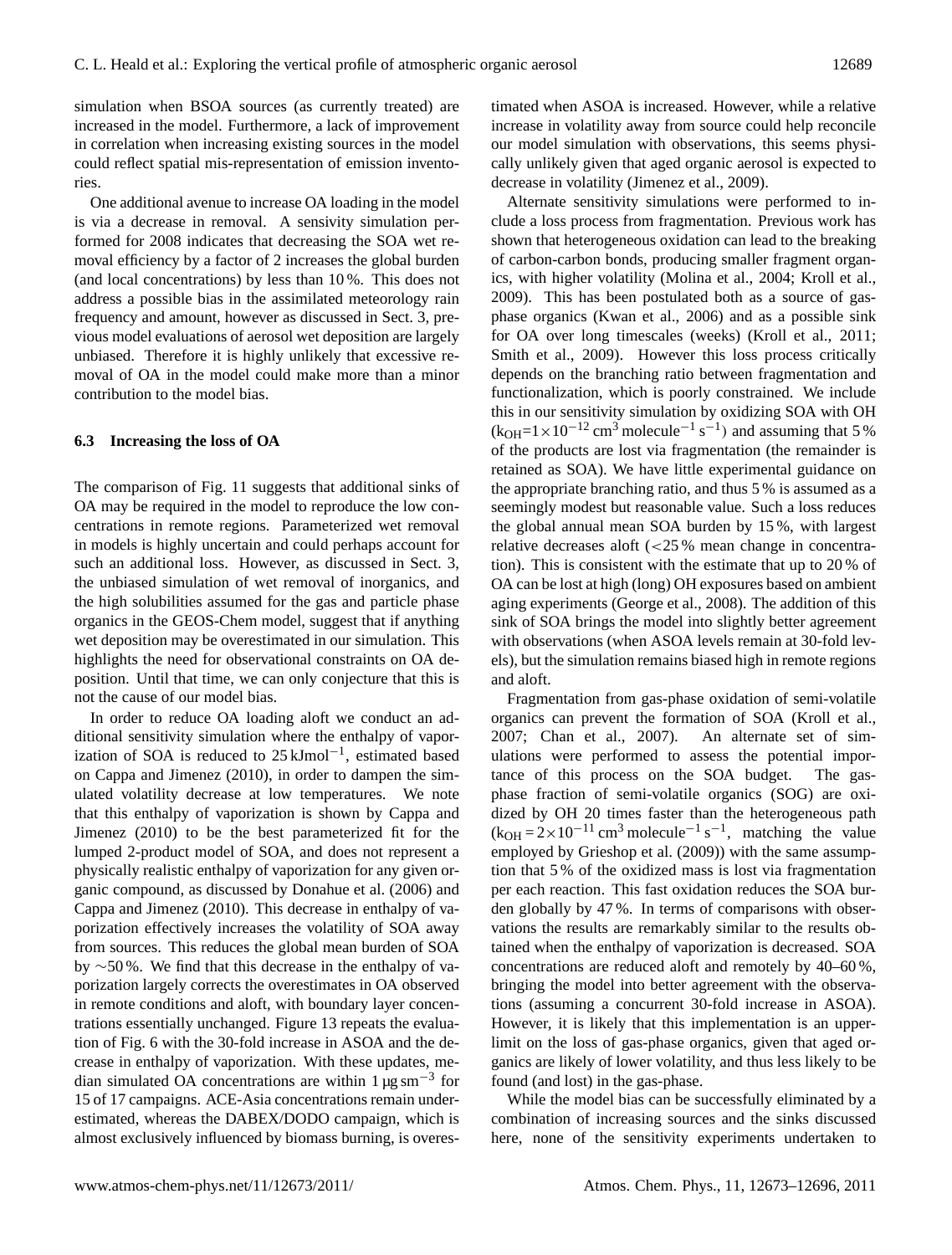reduce the OA bias aloft/remotely substantially improve the model's ability to capture the observed variability.

## **7 Discussion and conclusions**

The datasets used here represent the most spatially diverse set of observations of organic aerosol and include a critical vertical dimension to the sampling. The observations of elevated OA in the free troposphere from ACE-Asia (Maria et al., 2004; Huebert et al., 2004; Mader et al., 2002) remain an outlier, and contrary to Heald et al. (2005), the other datasets examined here do not support a sustained source of organic aerosol in the free troposphere. Rather they indicate that atmospheric organic aerosol is primarily of surface origin, with significant enhancements aloft from injected fire plumes.

One key environment is not adequately represented in this dataset: the clean forested region (both tropical and boreal) at the peak of the biogenic emissions season. The OP3 campaign may best fall in this category, however much of the sampling was performed over the Celebes and Sulu Seas, and not necessarily in biogenic outflow. The summer ARC-TAS and EUCAARI campaigns preferentially characterize the boreal regions, however there are considerable boreal fire and Northern European anthropogenic influences in these campaigns, respectively. Nevertheless, the observed concentrations from these campaigns suggest that OA loading close to biogenic sources is modest in comparison to more anthropogenically-influenced regions. High biogenic SOA events such as those reported by Slowik et al. (2010) are thus not characterized in this dataset.

These observations are employed to perform the most extensive evaluation of a model simulation of organic aerosol concentrations to date. GEOS-Chem simulations are performed for the specific meteorology and emissions of each given campaign from 2001 to 2009 and matched to the aircraft flight tracks. We find that the standard GEOS-Chem simulation underpredicts median observed OA in 13 of the 17 field campaigns (median observed to simulated ratios ranging from 0.4–4.2).

Analysis of these observations and the modelmeasurement discrepancies does not provide definitive evidence of (missing) aqueous phase sources of SOA in the model. However the increasing model bias as a function of relative humidity is an indicator that this process requires further study. Estimating the importance of this production pathway to the global budget will require additional chemical constraints, for example via tracers such as oxalate.

The comparison of these airborne observations with the GEOS-Chem simulation highlights the uncertainty associated with organic aerosol lifetime and loss. We demonstrate here that remote concentrations of OA are highly sensitive to increasing losses, via for example, the decrease in temperature sensitivity of OA partitioning (via the enthalpy of vaporization) and the addition of an oxidation loss of organics. These processes, in addition to depositional loss, ultimately control concentrations down-wind of sources. The relative roles of changing volatility, chemical loss and physical removal are poorly constrained and require further investigation. However we find that concentrations in remote regions are generally low  $(<1 \mu g \text{ s} \text{m}^{-3})$  and thus are unlikely to contribute substantially to air quality degradation.

Conversely, we find that in proximity to source regions, GEOS-Chem is able to reproduce much of the observed variability and vertical gradient in concentrations. While the model underestimate is largest here (but less than a factor of 5 in the median), the bias is largely eliminated in these regions when anthropogenic SOA sources are increased to ~100 Tg yr<sup>-1</sup>. We do not further distinguish the nature of this source (e.g. S/IVOCs, higher aromatic SOA, alkane-derived SOA, or anthropogenically controlled biogenic SOA), howevern idealized series of simulations which characterize the spatial patterns of OA simulated as a function of emission source, reaction rate and volatility could be used to investigate this further. However, our conclusions are consistent with Spracklen et al. (2011) who employed a different global model, with a different SOA scheme, to investigate a different set of observations, lending some confidence to the robustness of these results. As the body of observational constraints grows it will be useful to compare concentrations simulated by models with different chemical schemes and driven by different meteorology. Furthermore, higher spatial resolution simulations may both reduce model biases and provide better opportunities to investigate processing timescales, particularly close to source.

As theoretical and laboratory investigations provide new potential mechanisms for OA formation and processing for models, it is essential that the ability of these models to then reproduce diverse field observations remains the primary arbiter of performance. This dataset represents over a decade of field sampling by numerous groups and is a global benchmark for OA modeling. Future aircraft measurements in the Southern Hemisphere, in Asia, over the clean tropical and boreal forested regions, and in multiple seasons would be extremely useful to round out this characterization of global OA distributions.

## **Supplementary material related to this article is available online at: [http://www.atmos-chem-phys.net/11/12673/2011/](http://www.atmos-chem-phys.net/11/12673/2011/acp-11-12673-2011-supplement.pdf) [acp-11-12673-2011-supplement.pdf](http://www.atmos-chem-phys.net/11/12673/2011/acp-11-12673-2011-supplement.pdf)**.

*Acknowledgements.* This work was supported by NSF-092928. We'd like to thank Joost de Gouw, Thomas Karl, Jennifer Murphy Carsten Warneke and Armin Wisthaler for use of their aceontrile measurements. We thank NERC for providing support for the BAe-146 experiments (grants: NE/D013690/1; NE/F019874/1; NE/B505562/1; NE/E01108X/1; NE/C517292/1; NER/T/S/2002/00579; NE/D004624/1 NE/E011101/1). We thank the European Union for providing support for the Bae-146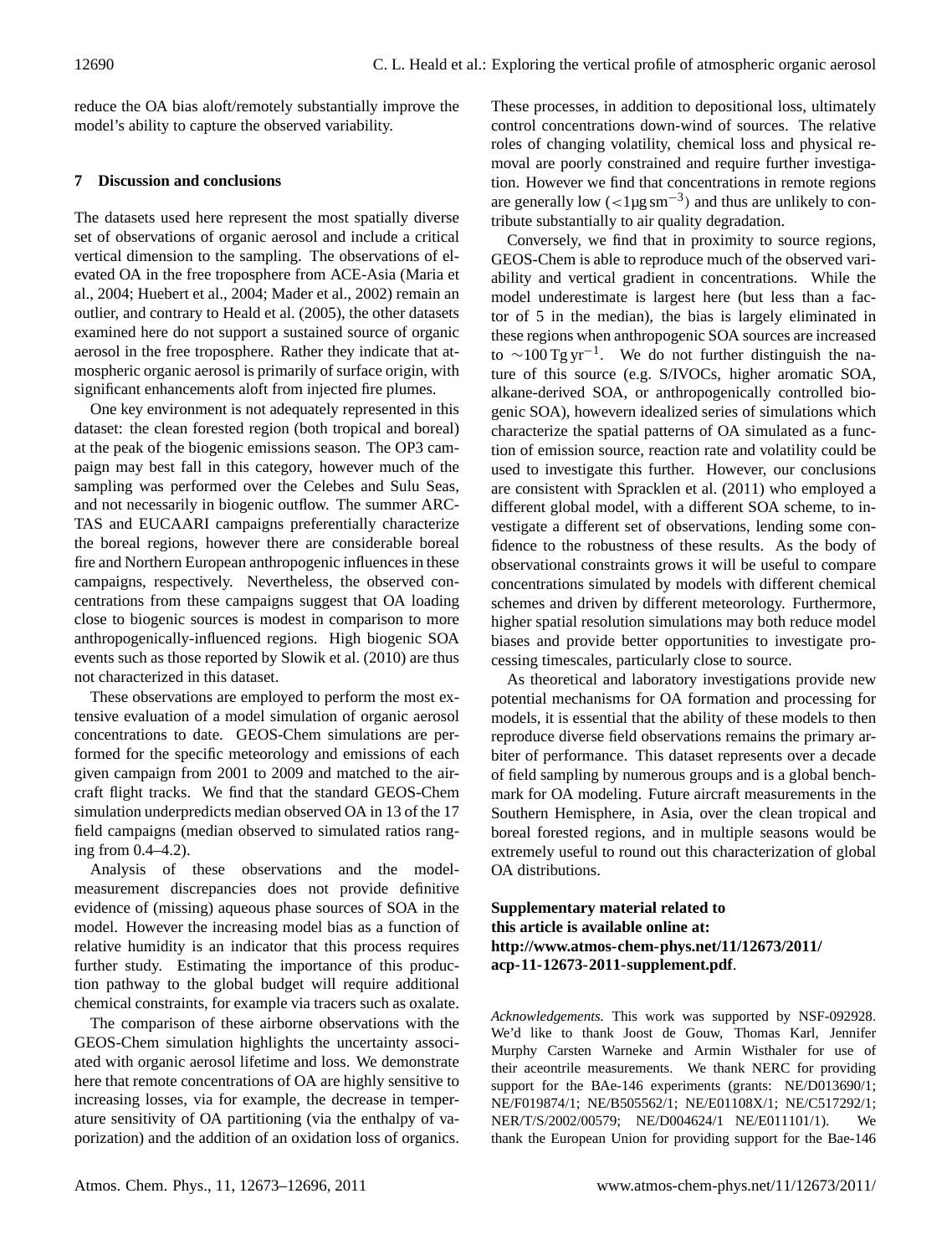EUCAARI project 036833-2. The University of Colorado group was supported by NASA NNX08AD39G, DOE DE-FG02- 11ER65293, NOAA NA08OAR4310565, and NSF ATM-0919189. ACE-Asia measurements were supported by NSF grants ATM-0002035 and ATM-0002698 and by NASA grant NAG5-8676. UK airborne data was obtained using the BAe-146-301 Atmospheric Research Aircraft [ARA] flown by Directflight Ltd and managed by the Facility for Airborne Atmospheric Measurements [FAAM], which is a joint entity of the Natural Environment Research Council [NERC], the Met Office, and National Centre for Atmospheric Science [NCAS].

Edited by: J. H. Seinfeld

## **References**

- Aiken, A. C., Decarlo, P. F., Kroll, J. H., Worsnop, D. R., Huffman, J. A., Docherty, K. S., Ulbrich, I. M., Mohr, C., Kimmel, J. R., Sueper, D., Sun, Y., Zhang, Q., Trimborn, A., Northway, M., Ziemann, P. J., Canagaratna, M. R., Onasch, T. B., Alfarra, M. R., Prevot, A. S. H., Dommen, J., Duplissy, J., Metzger, A., Baltensperger, U., and Jimenez, J. L.: O/C and OM/OC ratios of primary, secondary, and ambient organic aerosols with highresolution time-of-flight aerosol mass spectrometry, Environ. Sci. Technol., 42, 4478–4485, [doi:10.1021/es703009q,](http://dx.doi.org/10.1021/es703009q) 2008.
- Alexander, B., Park, R. J., Jacob, D. J., Li, Q. B., Yantosca, R. M., Savarino, J., Lee, C. C. W., and Thiemens, M. H.: Sulfate formation in sea-salt aerosols: Constraints from oxygen isotopes, J. Geophys. Res.-Atmos., 110, D10307, [doi:10.1029/2004JD005659,](http://dx.doi.org/10.1029/2004JD005659) 2005.
- Allen, G., Coe, H., Clarke, A., Bretherton, C., Wood, R., Abel, S. J., Barrett, P., Brown, P., George, R., Freitag, S., McNaughton, C., Howell, S., Shank, L., Kapustin, V., Brekhovskikh, V., Kleinman, L., Lee, Y.-N., Springston, S., Toniazzo, T., Krejci, R., Fochesatto, J., Shaw, G., Krecl, P., Brooks, B., McMeeking, G., Bower, K. N., Williams, P. I., Crosier, J., Crawford, I., Connolly, P., Allan, J. D., Covert, D., Bandy, A. R., Russell, L. M., Trembath, J., Bart, M., McQuaid, J. B., Wang, J., and Chand, D.: South East Pacific atmospheric composition and variability sampled along 20 S during VOCALS-REx, Atmos. Chem. Phys., 11, 5237–5262, [doi:10.5194/acp-11-5237-2011,](http://dx.doi.org/10.5194/acp-11-5237-2011) 2011.
- Bahreini, R., Ervens, B., Middlebrook, A. M., Warneke, C., de Gouw, J. A., DeCarlo, P. F., Jimenez, J. L., Brock, C. A., Neuman, J. A., Ryerson, T. B., Stark, H., Atlas, E., Brioude, J., Fried, A., Holloway, J. S., Peischl, J., Richter, D., Walega, J., Weibring, P., Wollny, A. G., and Fehsenfeld, F. C.: Organic aerosol formation in urban and industrial plumes near Houston and Dallas, Texas, J. Geophys. Res.-Atmos., 114, D00f16 [doi:10.1029/2008jd011493,](http://dx.doi.org/10.1029/2008jd011493) 2009.
- Bond, T. C., Bhardwaj, E., Dong, R., Jogani, R., Jung, S. K., Roden, C., Streets, D. G., and Trautmann, N. M.: Historical emissions of black and organic carbon aerosol from energy-related combustion, 1850–2000, Glob. Biogeochem. Cy., 21, 16, Gb2018 [doi:10.1029/2006gb002840,](http://dx.doi.org/10.1029/2006gb002840) 2007.
- Brock, C. A., Hudson, P. K., Lovejoy, E. R., Sullivan, A., Nowak, J. B., Huey, L. G., Cooper, O. R., Cziczo, D. J., de Gouw, J., Fehsenfeld, F. C., Holloway, J. S., Hubler, G., Lafleur, B. G., Murphy, D. M., Neuman, J. A., Nicks, D. K., Orsini, D. A., Parrish, D. D., Ryerson, T. B., Tanner, D. J., Warneke, C., We-

ber, R. J., and Wilson, J. C.: Particle characteristics following cloud-modified transport from Asia to North America, J. Geophys. Res.-Atmos., 109, [doi:10.1029/2003JD004198,](http://dx.doi.org/10.1029/2003JD004198) 2004.

- Canagaratna, M. R., Jayne, J. T., Jimenez, J. L., Allan, J. D., Alfarra, M. R., Zhang, Q., Onasch, T. B., Drewnick, F., Coe, H., Middlebrook, A., Delia, A., Williams, L. R., Trimborn, A. M., Northway, M. J., DeCarlo, P. F., Kolb, C. E., Davidovits, P., and Worsnop, D. R.: Chemical and microphysical characterization of ambient aerosols with the aerodyne aerosol mass spectrometer, Mass Spectrom. Rev., 26, 185–222, 2007.
- Capes, G., Johnson, B., McFiggans, G., Williams, P. I., Haywood, J., and Coe, H.: Aging of biomass burning aerosols over West Africa: Aircraft measurements of chemical composition, microphysical properties, and emission ratios, J. Geophys. Res.- Atmos., 113, D00C15, [doi:10.1029/2008JD009845,](http://dx.doi.org/10.1029/2008JD009845) 2008.
- Capes, G., Murphy, J. G., Reeves, C. E., McQuaid, J. B., Hamilton, J. F., Hopkins, J. R., Crosier, J., Williams, P. I., and Coe, H.: Secondary organic aerosol from biogenic VOCs over West Africa during AMMA, Atmos. Chem. Phys., 9, 3841–3850, [doi:10.5194/acp-9-3841-2009,](http://dx.doi.org/10.5194/acp-9-3841-2009) 2009.
- Cappa, C. D. and Jimenez, J. L.: Quantitative estimates of the volatility of ambient organic aerosol, Atmos. Chem. Phys., 10, 5409–5424, [doi:10.5194/acp-10-5409-2010,](http://dx.doi.org/10.5194/acp-10-5409-2010) 2010.
- Carlton, A. G., Turpin, B. J., Lim, H. J., Altieri, K. E., and Seitzinger, S.: Link between isoprene and secondary organic aerosol (SOA): Pyruvic acid oxidation yields low volatility organic acids in clouds, Geophys. Res. Lett., 33, L06822, [doi:10.1029/2005GL025374,](http://dx.doi.org/10.1029/2005GL025374) 2006.
- Carlton, A. G., Turpin, B. J., Altieri, K. E., Seitzinger, S., Reff, A., Lim, H. J., and Ervens, B.: Atmospheric oxalic acid and SOA production from glyoxal: Results of aqueous photooxidation experiments, Atmos. Environ., 41, 7588–7602, 2007.
- Carlton, A. G., Turpin, B. J., Altieri, K. E., Seitzinger, S. P., Mathur, R., Roselle, S. J., and Weber, R. J.: CMAQ Model Performance Enhanced When In-Cloud Secondary Organic Aerosol is Included: Comparisons of Organic Carbon Predictions with Measurements, Environ. Sci. Technol., 42, 8798– 8802, 10.1021/es801192n, 2008.
- Chan, A. W. H., Kroll, J. H., Ng, N. L., and Seinfeld, J. H.: Kinetic modeling of secondary organic aerosol formation: effects of particle- and gas-phase reactions of semivolatile products, Atmos. Chem. Phys., 7, 4135–4147, [doi:10.5194/acp-7-4135-2007,](http://dx.doi.org/10.5194/acp-7-4135-2007) 2007.
- Chen, Q., Farmer, D. K., Schneider, J., Zorn, S. R., Heald, C. L., Karl, T. G., Guenther, A., Allan, J. D., Robinson, N., Coe, H., Kimmel, J. R., Pauliquevis, T., Borrmann, S., Pöschl, U., Andreae, M. O., Artaxo, P., Jimenez, J. L., and Martin, S. T.: Mass spectral characterization of submicron biogenic organic particles in the Amazon Basin, Geophys. Res. Lett., 36, [doi:10.1029/2009GL039880,](http://dx.doi.org/10.1029/2009GL039880) 2009.
- Chung, S. H. and Seinfeld, J. H.: Global distribution and climate forcing of carbonaceous aerosols, J. Geophys. Res.-Atmos., 107, [doi:10.1029/2001JD001397,](http://dx.doi.org/10.1029/2001JD001397) 4407, 2002.
- Crosier, J., Allan, J. D., Coe, H., Bower, K. N., Formenti, P., and Williams, P. I.: Chemical composition of summertime aerosol in the Po Valley (Italy), northern Adriatic and Black Sea, Q. J. Roy. Meteorol. Soc., 133, 61–75, [doi:10.1002/qj.88,](http://dx.doi.org/10.1002/qj.88) 2007.
- Cubison, M. J., Ortega, A. M., Hayes, P. L., Farmer, D. K., Day, D., Lechner, M. J., Brune, W. H., Apel, E., Diskin, G. S., Fisher,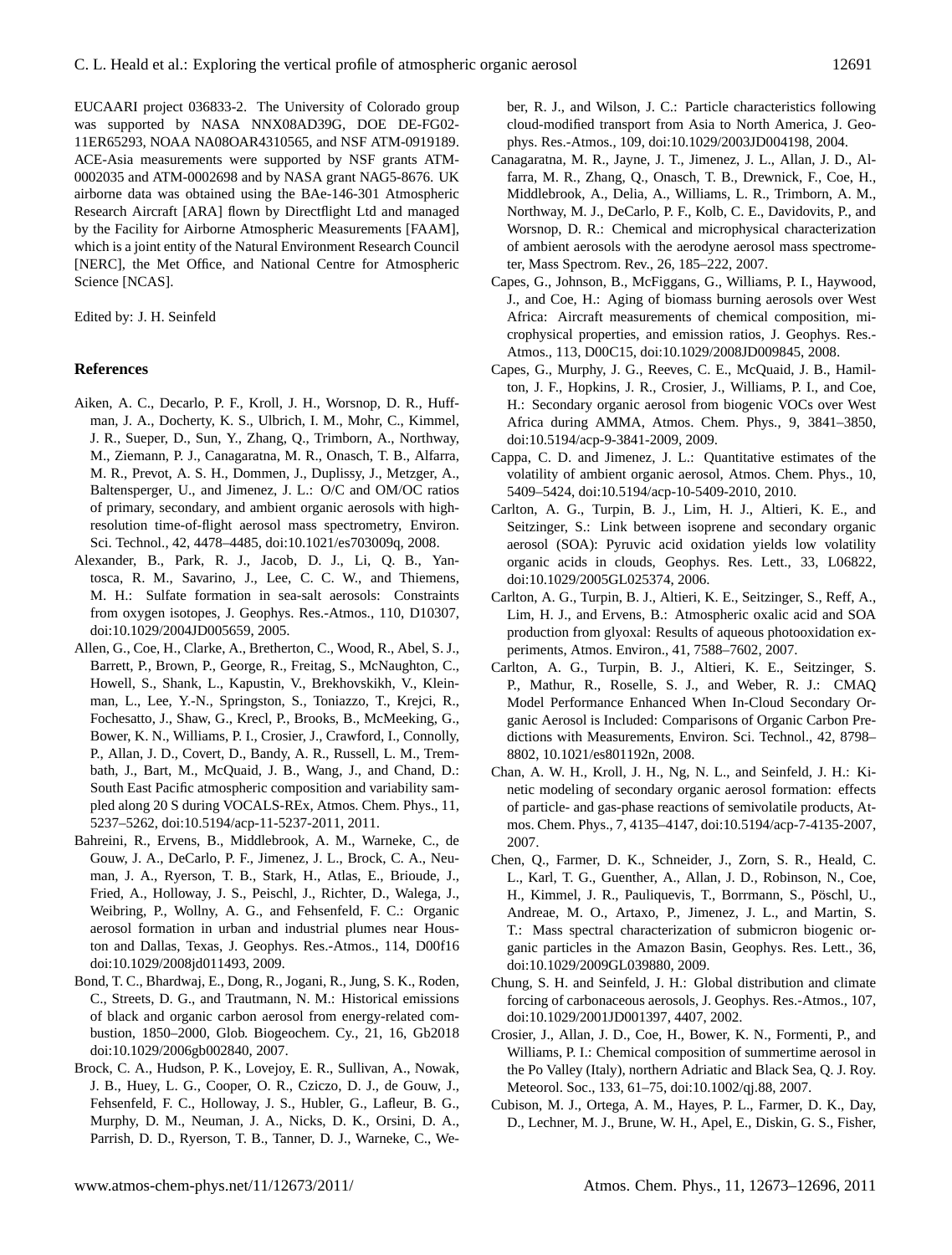J. A., Fuelberg, H. E., Hecobian, A., Knapp, D. J., Mikoviny, T., Riemer, D., Sachse, G. W., Sessions, W., Weber, R. J., Weinheimer, A. J., Wisthaler, A., and Jimenez, J. L.: Effects of aging on organic aerosol from open biomass burning smoke in aircraft and laboratory studies, Atmos. Chem. Phys., 11, 12049–12064, [doi:10.5194/acp-11-12049-2011,](http://dx.doi.org/10.5194/acp-11-12049-2011) 2011.

- de Gouw, J. and Jimenez, J. L.: Organic Aerosols in the Earth's Atmosphere, Environ. Sci. Technol., 43, 7614–7618, [doi:10.1021/es9006004,](http://dx.doi.org/10.1021/es9006004) 2009.
- de Gouw, J. A., Middlebrook, A. M., Warneke, C., Goldan, P. D., Kuster, W. C., Roberts, J. M., Fehsenfeld, F. C., Worsnop, D. R., Canagaratna, M. R., Pszenny, A. A. P., Keene, W. C., Marchewka, M., Bertman, S. B., and Bates, T. S.: Budget of organic carbon in a polluted atmosphere: Results from the New England Air Quality Study in 2002, J. Geophys. Res.-Atmos., 110, D16305, [doi:10.1029/2004JD005623,](http://dx.doi.org/10.1029/2004JD005623) 2005.
- de Gouw, J. A., Warneke, C., Stohl, A., Wollny, A. G., Brock, C. A., Cooper, O. R., Holloway, J. S., Trainer, M., Fehsenfeld, F. C., Atlas, E. L., Donnelly, S. G., Stroud, V., and Lueb, A.: Volatile organic compounds composition of merged and aged forest fire plumes from Alaska and western Canada, J. Geophys. Res.-Atmos., 111, D10303, [doi:10.1029/2005JD006175,](http://dx.doi.org/10.1029/2005JD006175) 2006.
- de Gouw, J. A., Middlebrook, A. M., Warneke, C., Ahmadov, R., Atlas, E. L., Bahreini, R., Blake, D. R., Brock, C. A., Brioude, J., Fahey, D. W., Fehsenfeld, F. C., Holloway, J. S., Le Henaff, M., Lueb, R. A., McKeen, S. A., Meagher, J. F., Murphy, D. M., Paris, C., Parrish, D. D., Perring, A. E., Pollack, I. B., Ravishankara, A. R., Robinson, A. L., Ryerson, T. B., Schwarz, J. P., Spackman, J. R., Srinivasan, A., and Watts, L. A.: Organic Aerosol Formation Downwind from the Deepwater Horizon Oil Spill, Science, 331, 1295–1299, 10.1126/science.1200320, 2011.
- DeCarlo, P. F., Dunlea, E. J., Kimmel, J. R., Aiken, A. C., Sueper, D., Crounse, J., Wennberg, P. O., Emmons, L., Shinozuka, Y., Clarke, A., Zhou, J., Tomlinson, J., Collins, D. R., Knapp, D., Weinheimer, A. J., Montzka, D. D., Campos, T., and Jimenez, J. L.: Fast airborne aerosol size and chemistry measurements above Mexico City and Central Mexico during the MILAGRO campaign, Atmos. Chem. Phys., 8, 4027–4048, [doi:10.5194/acp-](http://dx.doi.org/10.5194/acp-8-4027-2008)[8-4027-2008,](http://dx.doi.org/10.5194/acp-8-4027-2008) 2008.
- Donahue, N. M., Robinson, A. L., Stanier, C. O., and Pandis, S. N.: Coupled partitioning, dilution, and chemical aging of semivolatile organics, Environ. Sci. Technol., 40, 02635–02643, [doi:10.1021/es052297c,](http://dx.doi.org/10.1021/es052297c) 2006.
- Dunlea, E. J., DeCarlo, P. F., Aiken, A. C., Kimmel, J. R., Peltier, R. E., Weber, R. J., Tomlinson, J., Collins, D. R., Shinozuka, Y., McNaughton, C. S., Howell, S. G., Clarke, A. D., Emmons, L. K., Apel, E. C., Pfister, G. G., van Donkelaar, A., Martin, R. V., Millet, D. B., Heald, C. L., and Jimenez, J. L.: Evolution of Asian aerosols during transpacific transport in INTEX-B, Atmos. Chem. Phys., 9, 7257–7287, [doi:10.5194/acp-9-7257-2009,](http://dx.doi.org/10.5194/acp-9-7257-2009) 2009.
- Eyring, V., Kohler, H. W., Lauer, A., and Lemper, B.: Emissions from international shipping: 2. Impact of future technologies on scenarios until 2050, J. Geophys. Res.-Atmos., 110, 18, D17306 [doi:10.1029/2004jd005620,](http://dx.doi.org/10.1029/2004jd005620) 2005a.
- Eyring, V., Kohler, H. W., van Aardenne, J., and Lauer, A.: Emissions from international shipping: 1. The last 50 years, J. Geophys. Res.-Atmos., 110, 12, D17305, [doi:10.1029/2004jd005619,](http://dx.doi.org/10.1029/2004jd005619) 2005b.
- Fairlie, T. D., Jacob, D. J., and Park, R. J.: The impact of transpacific transport of mineral dust in the United States, Atmos. Environ., 41, 1251–1266, 2007.
- Farina, S. C., Adams, P. J., and Pandis, S. N.: Modeling global secondary organic aerosol formation and processing with the volatility basis set: Implications for anthropogenic secondary organic aerosol, J. Geophys. Res.-Biogeosci., 115, D09202, [doi:10.1029/2009jd013046,](http://dx.doi.org/10.1029/2009jd013046) 2010.
- Fisher, J. A., Jacob, D. J., Wang, Q., Bahreini, R., Carouge, C. C., Cubison, M. J., Dibb, J. E., Diehl, T., Jimenez, J. L., Leibensperger, E. M., Meinders, M. B. J., Pye, H. O. T., Quinn, P. K., Sharma, S., van Donkelaar, A., and Yantosca, R. M.: Sources, distribution, and acidity of sulfate-ammonium aerosol in the Arctic in winter-spring, Atmos. Environ., 45, 7301–7318, [doi:10.1016/j.atmosenv.2011.08.030,](http://dx.doi.org/10.1016/j.atmosenv.2011.08.030) 2011.
- Fu, T. M., Jacob, D. J., Wittrock, F., Burrows, J. P., Vrekoussis, M., and Henze, D. K.: Global budgets of atmospheric glyoxal and methylglyoxal, and implications for formation of secondary organic aerosols, J. Geophys. Res.-Atmos., 113, 17, D15303, [doi:10.1029/2007jd009505,](http://dx.doi.org/10.1029/2007jd009505) 2008.
- Fu, T. M., Jacob, D. J., and Heald, C. L.: Aqueous-phase reactive uptake of dicarbonyls as a source of organic aerosol over eastern North America, Atmos. Environ., 43, 1814–1822, [doi:10.1016/j.atmosenv.2008.12.029,](http://dx.doi.org/10.1016/j.atmosenv.2008.12.029) 2009.
- Fu, T.-M., Cao, J. J., Zhang, X. Y., Lee, S. C., Zhang, Q., Han, Y. M., Qu, W. J., Han, Z., Zhang, R., Wang, Y. X., Chen, D., and Henze, D. K.: Carbonaceous aerosols in China: topdown constraints on primary sources and estimation of secondary contribution, Atmos. Chem. Phys. Discuss., 11, 28219–28272, [doi:10.5194/acpd-11-28219-2011,](http://dx.doi.org/10.5194/acpd-11-28219-2011) 2011.
- George, I. J., Slowik, J., and Abbatt, J. P. D.: Chemical aging of ambient organic aerosol from heterogeneous reaction with hydroxyl radicals, Geophys. Res. Lett., 35, 5, L13811, [doi:10.1029/2008gl033884,](http://dx.doi.org/10.1029/2008gl033884) 2008.
- Goldstein, A. H. and Galbally, I. E.: Known and unexplored organic constituents in the earth's atmosphere, Environ. Sci. Technol., 41, 1514–1521, 2007.
- Grieshop, A. P., Logue, J. M., Donahue, N. M., and Robinson, A. L.: Laboratory investigation of photochemical oxidation of organic aerosol from wood fires 1: measurement and simulation of organic aerosol evolution, Atmos. Chem. Phys., 9, 1263–1277, [doi:10.5194/acp-9-1263-2009,](http://dx.doi.org/10.5194/acp-9-1263-2009) 2009.
- Guenther, A., Karl, T., Harley, P., Wiedinmyer, C., Palmer, P. I., and Geron, C.: Estimates of global terrestrial isoprene emissions using MEGAN (Model of Emissions of Gases and Aerosols from Nature), Atmos. Chem. Phys., 6, 3181–3210, [doi:10.5194/acp-6-](http://dx.doi.org/10.5194/acp-6-3181-2006) [3181-2006,](http://dx.doi.org/10.5194/acp-6-3181-2006) 2006.
- Hallquist, M., Wenger, J. C., Baltensperger, U., Rudich, Y., Simpson, D., Claeys, M., Dommen, J., Donahue, N. M., George, C., Goldstein, A. H., Hamilton, J. F., Herrmann, H., Hoffmann, T., Iinuma, Y., Jang, M., Jenkin, M. E., Jimenez, J. L., Kiendler-Scharr, A., Maenhaut, W., McFiggans, G., Mentel, Th. F., Monod, A., Prvt, A. S. H., Seinfeld, J. H., Surratt, J. D., Szmigielski, R., and Wildt, J.: The formation, properties and impact of secondary organic aerosol: current and emerging issues, Atmos. Chem. Phys., 9, 5155–5236, [doi:10.5194/acp-9-](http://dx.doi.org/10.5194/acp-9-5155-2009) [5155-2009,](http://dx.doi.org/10.5194/acp-9-5155-2009) 2009.
- Hawkins, L. N., Russell, L. M., Covert, D. S., Quinn, P. K., and Bates, T. S.: Carboxylic acids, sulfates, and organosulfates in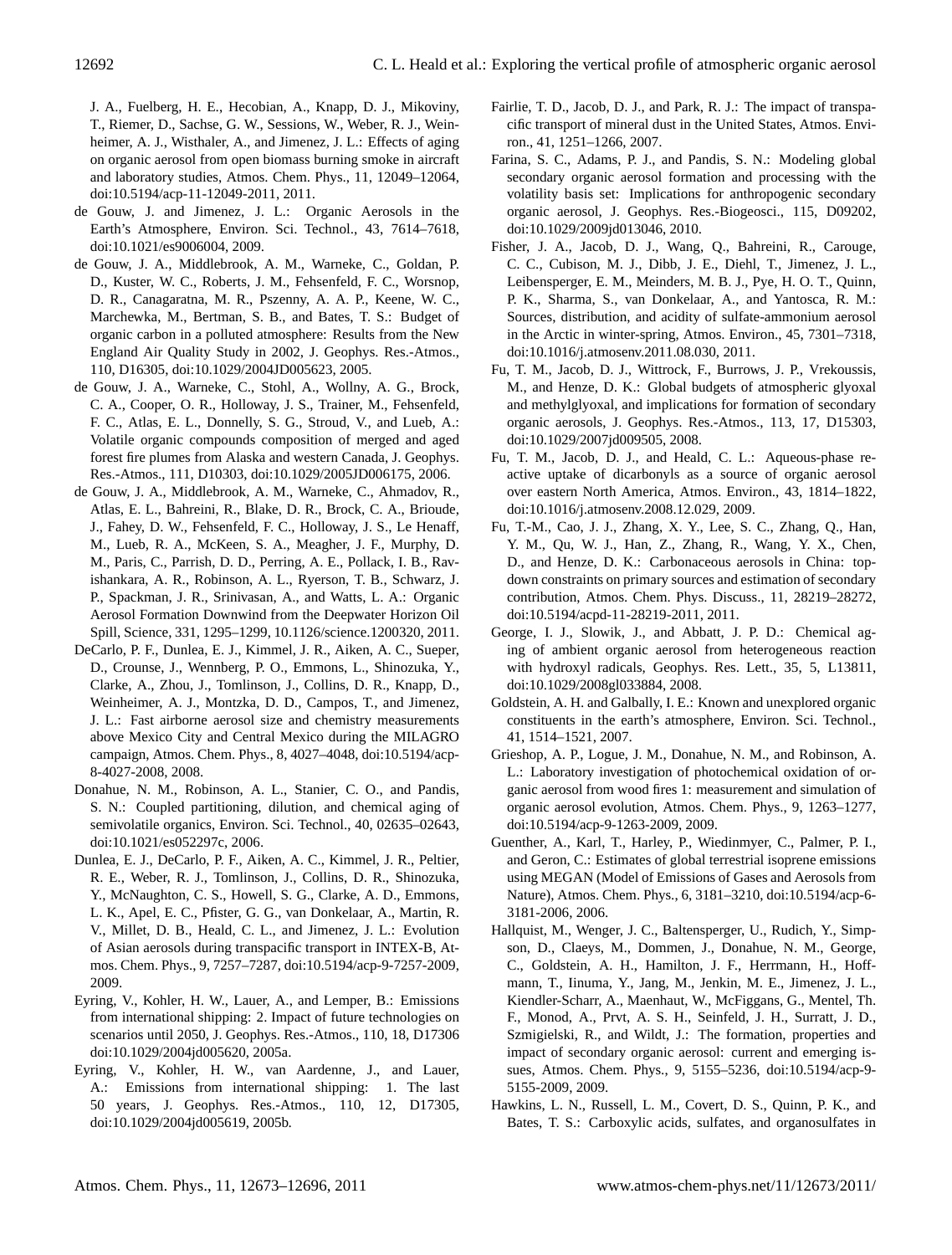processed continental organic aerosol over the southeast Pacific Ocean during VOCALS-REx 2008, J. Geophys. Res.-Atmos., 115, 16, D13201, [doi:10.1029/2009jd013276,](http://dx.doi.org/10.1029/2009jd013276) 2010.

- Heald, C. L., Jacob, D. J., Park, R. J., Russell, L. M., Huebert, B. J., Seinfeld, J. H., Liao, H., and Weber, R. J.: A large organic aerosol source in the free troposphere missing from current models, Geophys. Res. Lett., 32, L18809, [doi:10.1029/2005GL023831,](http://dx.doi.org/10.1029/2005GL023831) 2005.
- Heald, C. L., Jacob, D. J., Turquety, S., Hudman, R. C., Weber, R. J., Sullivan, A. P., Peltier, R. E., Atlas, E. L., de Gouw, J. A., Warneke, C., Holloway, J. S., Neuman, J. A., Flocke, F. M., and Seinfeld, J. H.: Concentrations and sources of organic carbon aerosols in the free troposphere over North America, J. Geophys. Res.-Atmos., 111, D23S47, [doi:10.1029/2006JD007705,](http://dx.doi.org/10.1029/2006JD007705) 2006.
- Heald, C. L., Ridley, D. A., Kreidenweis, S. M., and Drury, E. E.: Satellite observations cap the atmospheric organic aerosol budget, Geophys. Res. Lett., 37, 5, L24808 [doi:10.1029/2010gl045095,](http://dx.doi.org/10.1029/2010gl045095) 2010.
- Hennigan, C. J., Bergin, M. H., Russell, A. G., Nenes, A., and Weber, R. J.: Gas/particle partitioning of water-soluble organic aerosol in Atlanta, Atmos. Chem. Phys., 9, 3613–3628, [doi:10.5194/acp-9-3613-2009,](http://dx.doi.org/10.5194/acp-9-3613-2009) 2009.
- Henze, D. K., Seinfeld, J. H., Ng, N. L., Kroll, J. H., Fu, T.-M., Jacob, D. J., and Heald, C. L.: Global modeling of secondary organic aerosol formation from aromatic hydrocarbons: highvs. low-yield pathways, Atmos. Chem. Phys., 8, 2405–2420, [doi:10.5194/acp-8-2405-2008,](http://dx.doi.org/10.5194/acp-8-2405-2008) 2008.
- Hodzic, A., Jimenez, J. L., Madronich, S., Aiken, A. C., Bessagnet, B., Curci, G., Fast, J., Lamarque, J.-F., Onasch, T. B., Roux, G., Schauer, J. J., Stone, E. A., and Ulbrich, I. M.: Modeling organic aerosols during MILAGRO: importance of biogenic secondary organic aerosols, Atmos. Chem. Phys., 9, 6949–6981, [doi:10.5194/acp-9-6949-2009,](http://dx.doi.org/10.5194/acp-9-6949-2009) 2009.
- Hodzic, A., Jimenez, J. L., Madronich, S., Canagaratna, M. R., DeCarlo, P. F., Kleinman, L., and Fast, J.: Modeling organic aerosols in a megacity: potential contribution of semi-volatile and intermediate volatility primary organic compounds to secondary organic aerosol formation, Atmos. Chem. Phys., 10, 5491–5514, [doi:10.5194/acp-10-5491-2010,](http://dx.doi.org/10.5194/acp-10-5491-2010) 2010.
- Huebert, B., Bertram, T., Kline, J., Howell, S., Eatough, D., and Blomquist, B.: Measurements of organic and elemental carbon in Asian outflow during ACE-Asia from the NSF/NCAR C-130, J. Geophys. Res.-Atmos., 109, 17, D19s11 [doi:10.1029/2004jd004700,](http://dx.doi.org/10.1029/2004jd004700) 2004.
- Iinuma, Y., Böge, O., Gnauk, T., and Herrmann, H.: Aerosolchamber study of the  $\alpha$ -pinene/O<sub>3</sub>reaction: influence of particle acidity on aerosol yields and products, Atmos. Environ., 38, 761–773, 2004.
- Jathar, S. H., Farina, S. C., Robinson, A. L., and Adams, P. J.: The influence of semi-volatile and reactive primary emissions on the abundance and properties of global organic aerosol, Atmos. Chem. Phys., 11, 7727–7746, [doi:10.5194/acp-11-7727-](http://dx.doi.org/10.5194/acp-11-7727-2011) [2011,](http://dx.doi.org/10.5194/acp-11-7727-2011) 2011.
- Jayne, J. T., Leard, D. C., Zhang, X. F., Davidovits, P., Smith, K. A., Kolb, C. E., and Worsnop, D. R.: Development of an aerosol mass spectrometer for size and composition analysis of submicron particles, Aerosol Sci. Technol., 33, 49–70, 2000.
- Jimenez, J. L., Canagaratna, M. R., Donahue, N. M., Prevot, A. S. H., Zhang, Q., Kroll, J. H., DeCarlo, P. F., Allan, J. D., Coe,

H., Ng, N. L., Aiken, A. C., Docherty, K. S., Ulbrich, I. M., Grieshop, A. P., Robinson, A. L., Duplissy, J., Smith, J. D., Wilson, K. R., Lanz, V. A., Hueglin, C., Sun, Y. L., Tian, J., Laaksonen, A., Raatikainen, T., Rautiainen, J., Vaattovaara, P., Ehn, M., Kulmala, M., Tomlinson, J. M., Collins, D. R., Cubison, M. J., Dunlea, E. J., Huffman, J. A., Onasch, T. B., Alfarra, M. R., Williams, P. I., Bower, K., Kondo, Y., Schneider, J., Drewnick, F., Borrmann, S., Weimer, S., Demerjian, K., Salcedo, D., Cottrell, L., Griffin, R., Takami, A., Miyoshi, T., Hatakeyama, S., Shimono, A., Sun, J. Y., Zhang, Y. M., Dzepina, K., Kimmel, J. R., Sueper, D., Jayne, J. T., Herndon, S. C., Trimborn, A. M., Williams, L. R., Wood, E. C., Middlebrook, A. M., Kolb, C. E., Baltensperger, U., and Worsnop, D. R.: Evolution of Organic Aerosols in the Atmosphere, Science, 326, 1525–1529, 10.1126/science.1180353, 2009.

- Johnson, D., Utembe, S. R., Jenkin, M. E., Derwent, R. G., Hayman, G. D., Alfarra, M. R., Coe, H., and McFiggans, G.: Simulating regional scale secondary organic aerosol formation during the TORCH 2003 campaign in the southern UK, Atmos. Chem. Phys., 6, 403–418, [doi:10.5194/acp-6-403-2006,](http://dx.doi.org/10.5194/acp-6-403-2006) 2006.
- Karl, T., Apel, E., Hodzic, A., Riemer, D. D., Blake, D. R., and Wiedinmyer, C.: Emissions of volatile organic compounds inferred from airborne flux measurements over a megacity, Atmos. Chem. Phys., 9, 271–285, [doi:10.5194/acp-9-271-2009,](http://dx.doi.org/10.5194/acp-9-271-2009) 2009.
- Kleinman, L. I., Springston, S. R., Daum, P. H., Lee, Y.-N., Nunnermacker, L. J., Senum, G. I., Wang, J., Weinstein-Lloyd, J., Alexander, M. L., Hubbe, J., Ortega, J., Canagaratna, M. R., and Jayne, J.: The time evolution of aerosol composition over the Mexico City plateau, Atmos. Chem. Phys., 8, 1559–1575, [doi:10.5194/acp-8-1559-2008,](http://dx.doi.org/10.5194/acp-8-1559-2008) 2008.
- Kroll, J. H., Ng, N. L., Murphy, S. M., Flagan, R. C., and Seinfeld, J. H.: Secondary organic aerosol formation from isoprene photooxidation under high-NOx conditions, Geophys. Res. Lett., 32, L18808, [doi:10.1029/2005GL023637,](http://dx.doi.org/10.1029/2005GL023637) 2005.
- Kroll, J. H., Chan, A. W. H., Ng, N. L., Flagan, R. C., and Seinfeld, J. H.: Reactions of semivolatile organics and their effects on secondary organic aerosol formation, Environ. Sci. Technol., 41, 3545–3550, 2007.
- Kroll, J. H., Smith, J. D., Che, D. L., Kessler, S. H., Worsnop, D. R., and Wilson, K. R.: Measurement of fragmentation and functionalization pathways in the heterogeneous oxidation of oxidized organic aerosol, Phys. Chem. Chem. Phys., 11, 8005–8014, 2009.
- Kroll, J. H., Donahue, N. M., Jimenez, J. L., Kessler, S. H., Canagaratna, M. R., Wilson, K. R., Smith, J. D., Bluhm, H., Mysak, E. R., Kolb, C. E., and Worsnop, D. R.: Carbon oxidation state and the chemistry of atmospheric organic aerosol, Nat. Chem., 3, 133–139, 2011.
- Kuhns, H., Knipping, E. M., and Vukovich, J. M.: Development of a United States-Mexico emissions inventory for the Big Bend Regional Aerosol and Visibility Observational (BRAVO) Study, J. Air Waste Manage. Assoc., 55, 677–692, 2005.
- Kwan, A. J., Crounse, J. D., Clarke, A. D., Shinozuka, Y., Anderson, B. E., Crawford, J. H., Avery, M. A., McNaughton, C. S., Brune, W. H., Singh, H. B., and Wennberg, P. O.: On the flux of oxygenated volatile organic compounds from organic aerosol oxidation, Geophys. Res. Lett., 33, L15815, [doi:10.1029/2006GL026144,](http://dx.doi.org/10.1029/2006GL026144) 2006.
- Lane, T. E., Donahue, N. M., and Pandis, S. N.: Simulating secondary organic aerosol formation using the volatility basis-set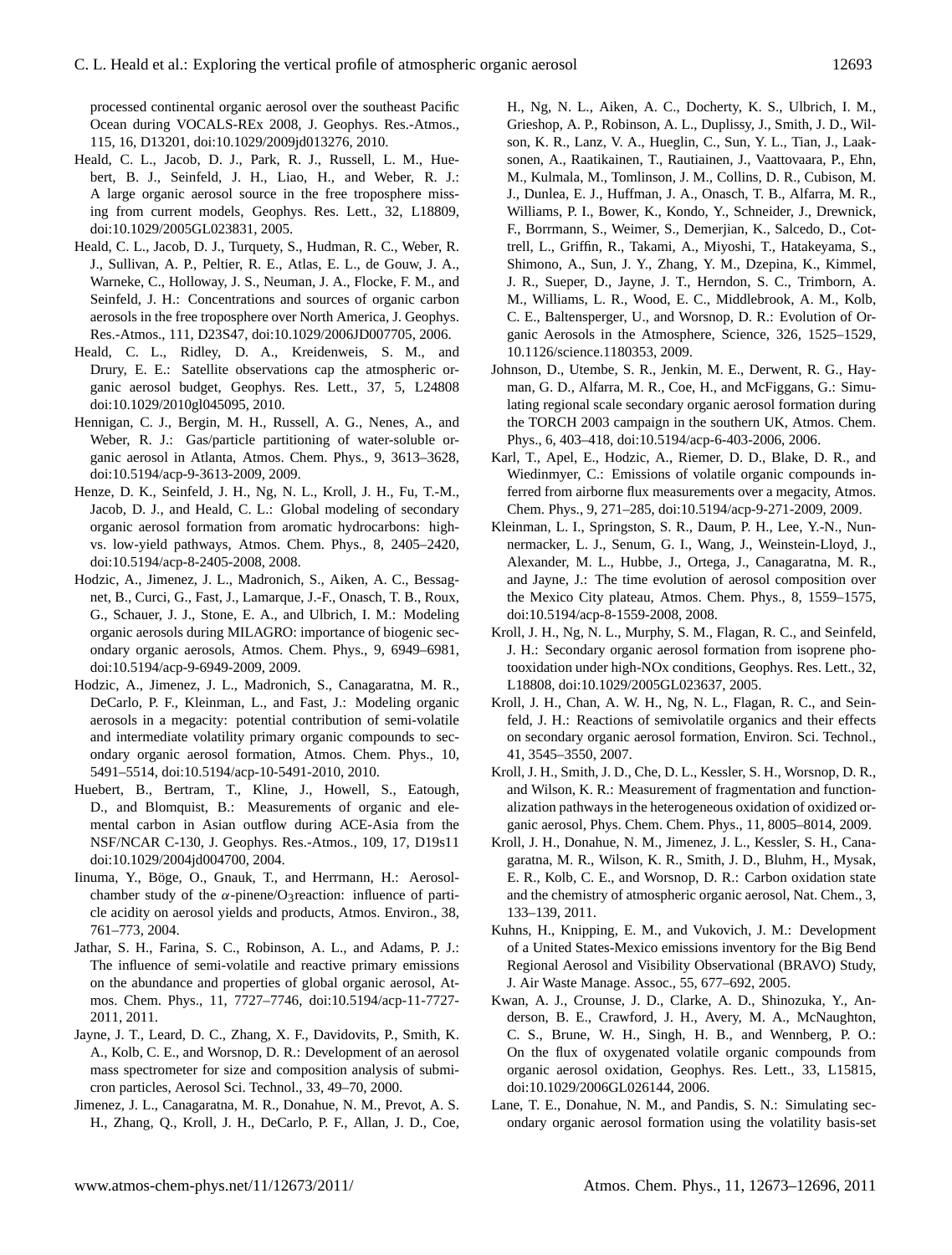approach in a chemical transport model, Atmos. Environ., 42, 7439–7451, [doi:10.1016/j.atmosenv.2008.06.026,](http://dx.doi.org/10.1016/j.atmosenv.2008.06.026) 2008.

- Lapina, K., Heald, C. L., Spracklen, D. V., Arnold, S. R., Allan, J. D., Coe, H., McFiggans, G., Zorn, S. R., Drewnick, F., Bates, T. S., Hawkins, L. N., Russell, L. M., Smirnov, A., O'Dowd, C. D., and Hind, A. J.: Investigating organic aerosol loading in the remote marine environment, Atmos. Chem. Phys., 11, 8847– 8860, [doi:10.5194/acp-11-8847-2011,](http://dx.doi.org/10.5194/acp-11-8847-2011) 2011.
- Lewis, A. C., Evans, M. J., Methven, J., Watson, N., Lee, J. D., Hopkins, J. R., Purvis, R. M., Arnold, S. R., McQuaid, J. B., Whalley, L. K., Pilling, M. J., Heard, D. E., Monks, P. S., Parker, A. E., Reeves, C. E., Oram, D. E., Mills, G., Bandy, B. J., Stewart, D., Coe, H., Williams, P., and Crosier, J.: Chemical composition observed over the mid-Atlantic and the detection of pollution signatures far from source regions, J. Geophys. Res.-Atmos., 112, D10S39, [doi:10.1029/2006JD007584,](http://dx.doi.org/10.1029/2006JD007584) 2007.
- Liao, H., Henze, D. K., Seinfeld, J. H., Wu, S. L., and Mickley, L. J.: Biogenic secondary organic aerosol over the United States: Comparison of climatological simulations with observations, J. Geophys. Res.-Atmos., 112, [doi:10.1029/2006JD007813,](http://dx.doi.org/10.1029/2006JD007813) 2007.
- Lim, H. J., Carlton, A. G., and Turpin, B. J.: Isoprene forms secondary organic aerosol through cloud processing: Model simulations, Environ. Sci. Technol., 39, 4441–4446, 2005.
- Lim, Y. B. and Ziemann, P. J.: Chemistry of Secondary Organic Aerosol Formation from OH Radical-Initiated Reactions of Linear, Branched, and Cyclic Alkanes in the Presence of NO<sub>x</sub>, Aerosol Sci. Technol., 43, 604–619, [doi:10.1080/02786820902802567,](http://dx.doi.org/10.1080/02786820902802567) 2009.
- Liu, H. Y., Jacob, D. J., Bey, I., and Yantosca, R. M.: Constraints from Pb-210 and Be-7 on wet deposition and transport in a global three-dimensional chemical tracer model driven by assimilated meteorological fields, J. Geophys. Res.-Atmos., 106, 12109– 12128, 2001.
- Mader, B. T., Flagan, R. C., and Seinfeld, J. H.: Airborne measurements of atmospheric carbonaceous aerosols during ACE-Asia, J. Geophys. Res.-Atmos., 107, 21, 4704, [doi:10.1029/2002jd002221,](http://dx.doi.org/10.1029/2002jd002221) 2002.
- Maria, S. F., Russell, L. M., Turpin, B. J., and Porcja, R. J.: FTIR measurements of functional groups and organic mass in aerosol samples over the Caribbean, Atmos. Environ., 36, 5185–5196, 2002.
- Maria, S. F., Russell, L. M., Turpin, B. J., Porcja, R. J., Campos, T. L., Weber, R. J., and Huebert, B. J.: Source signatures of carbon monoxide and organic functional groups in Asian Pacific Regional Aerosol Characterization Experiment (ACE-Asia) submicron aerosol types, J. Geophys. Res.-Atmos., 108, 8637, doi:8610.1029/2003JD003703, 2003.
- Maria, S. F., Russell, L. M., Gilles, M. K., and Myneni, S. C. B.: Organic aerosol growth mechanisms and their climate-forcing implications, Science, 306, 1921–1924, 2004.
- Molina, M. J., Ivanov, A. V., Trakhtenberg, S., and Molina, L. T.: Atmospheric evolution of organic aerosol, Geophys. Res. Lett., 31, L22104, [doi:10.1029/2004GL020910,](http://dx.doi.org/10.1029/2004GL020910) 2004.
- Morgan, W. T., Allan, J. D., Bower, K. N., Highwood, E. J., Liu, D., McMeeking, G. R., Northway, M. J., Williams, P. I., Krejci, R., and Coe, H.: Airborne measurements of the spatial distribution of aerosol chemical composition across Europe and evolution of the organic fraction, Atmos. Chem. Phys., 10, 4065–4083, [doi:10.5194/acp-10-4065-2010,](http://dx.doi.org/10.5194/acp-10-4065-2010) 2010.
- Murphy, B. N. and Pandis, S. N.: Simulating the Formation of Semivolatile Primary and Secondary Organic Aerosol in a Regional Chemical Transport Model, Environ. Sci. Technol., 43, 4722–4728, [doi:10.1021/es803168a,](http://dx.doi.org/10.1021/es803168a) 2009.
- Murphy, J. G., Oram, D. E., and Reeves, C. E.: Measurements of volatile organic compounds over West Africa, Atmos. Chem. Phys., 10, 5281–5294, [doi:10.5194/acp-10-5281-2010,](http://dx.doi.org/10.5194/acp-10-5281-2010) 2010.
- Ng, N. L., Chhabra, P. S., Chan, A. W. H., Surratt, J. D., Kroll, J. H., Kwan, A. J., McCabe, D. C., Wennberg, P. O., Sorooshian, A., Murphy, S. M., Dalleska, N. F., Flagan, R. C., and Seinfeld, J. H.: Effect of  $NO<sub>x</sub>$  level on secondary organic aerosol (SOA) formation from the photooxidation of terpenes, Atmos. Chem. Phys., 7, 5159–5174, [doi:10.5194/acp-7-5159-2007,](http://dx.doi.org/10.5194/acp-7-5159-2007) 2007a.
- Ng, N. L., Kroll, J. H., Chan, A. W. H., Chhabra, P. S., Flagan, R. C., and Seinfeld, J. H.: Secondary organic aerosol formation from m-xylene, toluene, and benzene, Atmos. Chem. Phys., 7, 3909–3922, [doi:10.5194/acp-7-3909-2007,](http://dx.doi.org/10.5194/acp-7-3909-2007) 2007b.
- Olivier, J. G. J., Berdowski, J. J. M., Peters, J. A. H. W., Bakker, J., Visschedijk, A. J. H., and J.-P.J.Bloos: Applications of EDGAR Including a description of EDGAR 3.0: reference database with trend data for 1970-1995 Natl. Inst. of Public Health and Environ., Bilthoven, Netherlands, 2001.
- Pankow, J. F.: Organic particulate material levels in the atmosphere: Conditions favoring sensitivity to varying relative humidity and temperature, Proc. Natl. Acad. Sci. U. S. A., 107, 6682–6686, [doi:10.1073/pnas.1001043107,](http://dx.doi.org/10.1073/pnas.1001043107) 2010.
- Park, R. J., Jacob, D. J., Chin, M., and Martin, R. V.: Sources of carbonaceous aerosols over the United States and implications for natural visibility, J. Geophys. Res.-Atmos., 108, [doi:10.1029/2002JD003190,](http://dx.doi.org/10.1029/2002JD003190) 4355, 2003.
- Park, R. J., Jacob, D. J., Field, B. D., Yantosca, R. M., and Chin, M.: Natural and transboundary pollution influences on sulfate-nitrate-ammonium aerosols in the United States: Implications for policy, J. Geophys. Res.-Atmos., 109, D15204, [doi:10.1029/2003JD004473,](http://dx.doi.org/10.1029/2003JD004473) 2004.
- Peltier, R. E., Sullivan, A. P., Weber, R. J., Brock, C. A., Wollny, A. G., Holloway, J. S., de Gouw, J. A., and Warneke, C.: Fine aerosol bulk composition measured on WP-3D research aircraft in vicinity of the Northeastern United States – results from NEAQS, Atmos. Chem. Phys., 7, 3231–3247, [doi:10.5194/acp-](http://dx.doi.org/10.5194/acp-7-3231-2007)[7-3231-2007,](http://dx.doi.org/10.5194/acp-7-3231-2007) 2007.
- Pye, H. O. T. and Seinfeld, J. H.: A global perspective on aerosol from low-volatility organic compounds, Atmos. Chem. Phys., 10, 4377–4401, [doi:10.5194/acp-10-4377-2010,](http://dx.doi.org/10.5194/acp-10-4377-2010) 2010.
- Rastigejev, Y., Park, R., Brenner, M. P., and Jacob, D. J.: Resolving intercontinental pollution plumes in global models of atmospheric transport, J. Geophys. Res.-Atmos., 115, 11, D02302 [doi:10.1029/2009jd012568,](http://dx.doi.org/10.1029/2009jd012568) 2010.
- Reeves, C. E., Formenti, P., Afif, C., Ancellet, G., Atti, J.-L., Bechara, J., Borbon, A., Cairo, F., Coe, H., Crumeyrolle, S., Fierli, F., Flamant, C., Gomes, L., Hamburger, T., Jambert, C., Law, K. S., Mari, C., Jones, R. L., Matsuki, A., Mead, M. I., Methven, J., Mills, G. P., Minikin, A., Murphy, J. G., Nielsen, J. K., Oram, D. E., Parker, D. J., Richter, A., Schlager, H., Schwarzenboeck, A., and Thouret, V.: Chemical and aerosol characterisation of the troposphere over West Africa during the monsoon period as part of AMMA, Atmos. Chem. Phys., 10, 7575–7601, [doi:10.5194/acp-10-7575-2010,](http://dx.doi.org/10.5194/acp-10-7575-2010) 2010.
- Robinson, A. L., Donahue, N. M., Shrivastava, M. K., Weitkamp,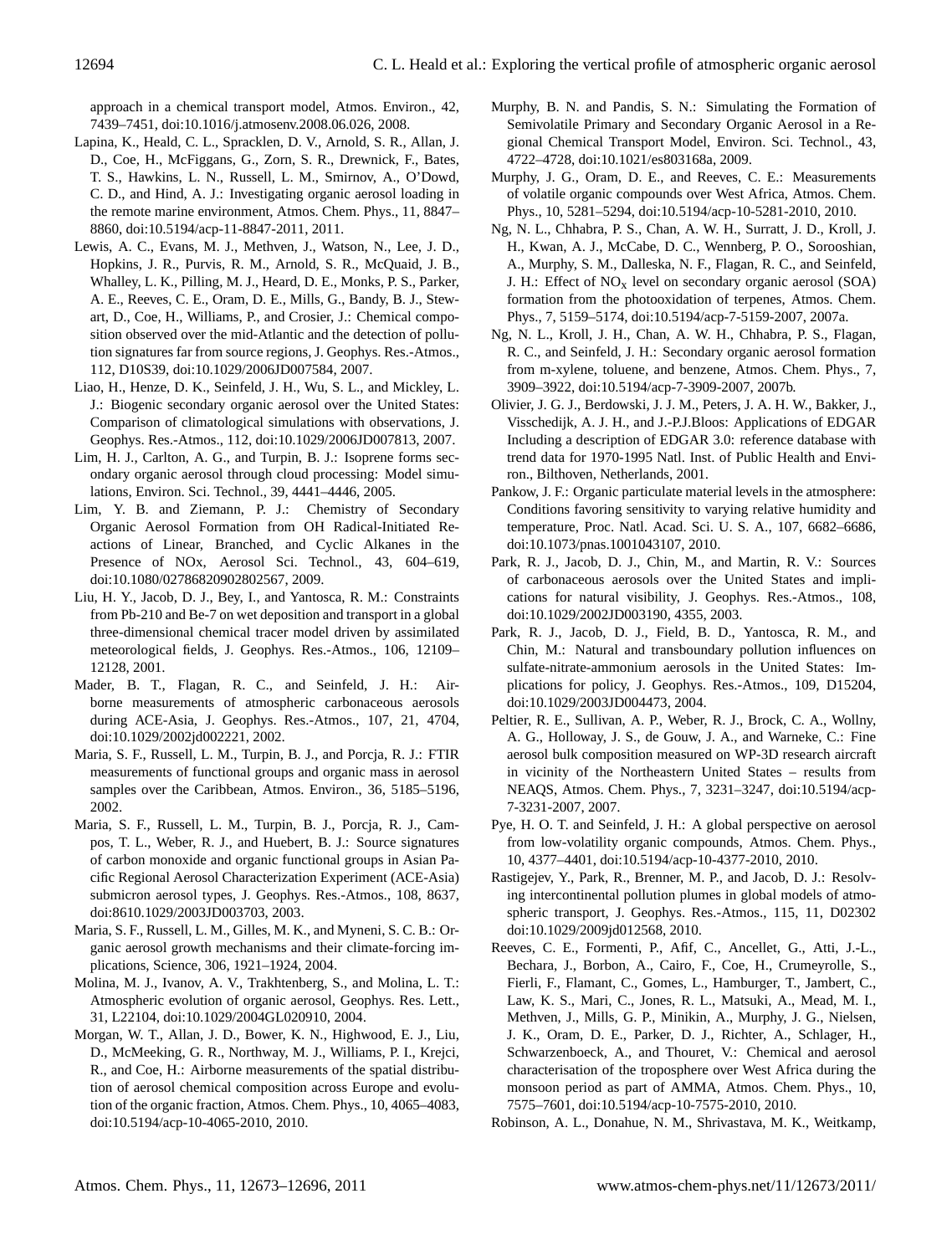E. A., Sage, A. M., Grieshop, A. P., Lane, T. E., Pierce, J. R., and Pandis, S. N.: Rethinking organic aerosols: Semivolatile emissions and photochemical aging, Science, 315, 1259–1262, 2007.

- Robinson, N. H., Hamilton, J. F., Allan, J. D., Langford, B., Oram, D. E., Chen, Q., Docherty, K., Farmer, D. K., Jimenez, J. L., Ward, M. W., Hewitt, C. N., Barley, M. H., Jenkin, M. E., Rickard, A. R., Martin, S. T., McFiggans, G., and Coe, H.: Evidence for a significant proportion of Secondary Organic Aerosol from isoprene above a maritime tropical forest, Atmos. Chem. Phys., 11, 1039–1050, [doi:10.5194/acp-11-1039-2011,](http://dx.doi.org/10.5194/acp-11-1039-2011) 2011.
- Russell, L. M., Bahadur, R., and Ziemann, P. J.: Identifying organic aerosol sources by comparing functional group composition in chamber and atmospheric particles, Proc. Natl. Acad. Sci. U. S. A., 108, 3516–3521, [doi:10.1073/pnas.1006461108,](http://dx.doi.org/10.1073/pnas.1006461108) 2011.
- Shilling, J. E., Chen, Q., King, S. M., Rosenoern, T., Kroll, J. H., Worsnop, D. R., McKinney, K. A., and Martin, S. T.: Particle mass yield in secondary organic aerosol formed by the dark ozonolysis of α-pinene, Atmos. Chem. Phys., 8, 2073–2088, [doi:10.5194/acp-8-2073-2008,](http://dx.doi.org/10.5194/acp-8-2073-2008) 2008.
- Singh, H. B., Anderson, B. E., Brune, W. H., Cai, C., Cohen, R. C., Crawford, J. H., Cubison, M. J., Czech, E. P., Emmons, L., Fuelberg, H. E., Huey, G., Jacob, D. J., Jimenez, J. L., Kaduwela, A., Kondo, Y., Mao, J., Olson, J. R., Sachse, G. W., Vay, S. A., Weinheimer, A., Wennberg, P. O., and Wisthaler, A.: Pollution influences on atmospheric composition and chemistry at high northern latitudes: Boreal and California forest fire emissions, Atmos. Environ., 44, 4553–4564, [doi:10.1016/j.atmosenv.2010.08.026,](http://dx.doi.org/10.1016/j.atmosenv.2010.08.026) 2011.
- Slowik, J. G., Stroud, C., Bottenheim, J. W., Brickell, P. C., Chang, R. Y.-W., Liggio, J., Makar, P. A., Martin, R. V., Moran, M. D., Shantz, N. C., Sjostedt, S. J., van Donkelaar, A., Vlasenko, A., Wiebe, H. A., Xia, A. G., Zhang, J., Leaitch, W. R., and Abbatt, J. P. D.: Characterization of a large biogenic secondary organic aerosol event from eastern Canadian forests, Atmos. Chem. Phys., 10, 2825–2845, [doi:10.5194/acp-10-2825-2010,](http://dx.doi.org/10.5194/acp-10-2825-2010) 2010.
- Smith, J. D., Kroll, J. H., Cappa, C. D., Che, D. L., Liu, C. L., Ahmed, M., Leone, S. R., Worsnop, D. R., and Wilson, K. R.: The heterogeneous reaction of hydroxyl radicals with submicron squalane particles: a model system for understanding the oxidative aging of ambient aerosols, Atmos. Chem. Phys., 9, 3209–3222, [doi:10.5194/acp-9-3209-2009,](http://dx.doi.org/10.5194/acp-9-3209-2009) 2009.
- Sorooshian, A., Lu, M. L., Brechtel, F. J., Jonsson, H., Feingold, G., Flagan, R. C., and Seinfeld, J. H.: On the Source of Organic Acid Aerosol Layers above Clouds, Environ. Sci. Technol., 41, 4647–4654, 2007a.
- Sorooshian, A., Ng, N. L., Chan, A. W. H., Feingold, G., Flagan, R. C., and Seinfeld, J. H.: Particulate organic acids and overall water-soluble aerosol composition measurements from the 2006 Gulf of Mexico Atmospheric Composition and Climate Study (GoMACCS), J. Geophys. Res.-Atmos., 112, D13201, doi:13210.11029/12007JD008537, 2007b.
- Sorooshian, A., Murphy, S. M., Hersey, S., Bahreini, R., Jonsson, H., Flagan, R. C., and Seinfeld, J. H.: Constraining the contribution of organic acids and AMS m/z 44 to the organic aerosol budget: On the importance of meteorology, aerosol hygroscopicity, and region, Geophys. Res. Lett., 37, 5, L21807, [doi:10.1029/2010gl044951,](http://dx.doi.org/10.1029/2010gl044951) 2010.
- Spracklen, D. V., Jimenez, J. L., Carslaw, K. S., Worsnop, D. R., Evans, M. J., Mann, G. W., Zhang, Q., Canagaratna, M. R.,

Allan, J., Coe, H., McFiggans, G., Rap, A., and Forster, P.: Aerosol mass spectrometer constraint on the global secondary organic aerosol budget, Atmos. Chem. Phys., 11, 12109–12136, [doi:10.5194/acp-11-12109-2011,](http://dx.doi.org/10.5194/acp-11-12109-2011) 2011.

- Streets, D. G., Zhang, Q., Wang, L. T., He, K. B., Hao, J. M., Wu, Y., Tang, Y. H., and Carmichael, G. R.: Revisiting China's CO emissions after the Transport and Chemical Evolution over the Pacific (TRACE-P) mission: Synthesis of inventories, atmospheric modeling, and observations, J. Geophys. Res.-Atmos., 111, [doi:10.1029/2006JD007118,](http://dx.doi.org/10.1029/2006JD007118) D14306, 2006.
- Sullivan, A. P., Peltier, R. E., Brock, C. A., de Gouw, J. A., Holloway, J. S., Warneke, C., Wollny, A. G., and Weber, R. J.: Airborne measurements of carbonaceous aerosol soluble in water over northeastern United States: Method development and an investigation into water-soluble organic carbon sources, J. Geophys. Res.-Atmos., 111, D23S46, [doi:10.1029/2006JD007072,](http://dx.doi.org/10.1029/2006JD007072) 2006.
- Surratt, J. D., Lewandowski, M., Offenberg, J. H., Jaoui, M., Kleindienst, T. E., Edney, E. O., and Seinfeld, J. H.: Effect of acidity on secondary organic aerosol formation from isoprene, Environ. Sci. Technol., 41, 5363–5369, 2007.
- Turpin, B. J., and Lim, H. J.: Species contributions to PM2.5 mass concentrations: Revisiting common assumptions for estimating organic mass, Aerosol Sci. Technol., 35, 602–610, 2001.
- van der Werf, G. R., Randerson, J. T., Giglio, L., Collatz, G. J., Kasibhatla, P. S., and Arellano Jr., A. F.: Interannual variability in global biomass burning emissions from 1997 to 2004, Atmos. Chem. Phys., 6, 3423–3441, [doi:10.5194/acp-6-3423-2006,](http://dx.doi.org/10.5194/acp-6-3423-2006) 2006.
- van Donkelaar, A., Martin, R. V., Park, R. J., Heald, C. L., Fu, T. M., Liao, H., and Guenther, A.: Model evidence for a significant source of secondary organic aerosol from isoprene, Atmos. Environ., 41, 1267–1274, 2007.
- Vestreng, V. and Klein, H.: Emission data reported to UN-ECE/EMEP: quality assurance and trend analysis & presentation of WebDab., Norwegian Meteorological Institute, Oslo, Norway, 2002.
- Volkamer, R., Jimenez, J. L., San Martini, F., Dzepina, K., Zhang, Q., Salcedo, D., Molina, L. T., Worsnop, D. R., and Molina, M. J.: Secondary organic aerosol formation from anthropogenic air pollution: Rapid and higher than expected, Geophys. Res. Lett., 33, L17811, [doi:10.1029/2006GL026899,](http://dx.doi.org/10.1029/2006GL026899) 2006.
- Volkamer, R., Martini, F. S., Molina, L. T., Salcedo, D., Jimenez, J. L., and Molina, M. J.: A missing sink for gas-phase glyoxal in Mexico City: Formation of secondary organic aerosol, Geophys. Res. Lett., 34, L19807, [doi:10.1029/2007GL030752,](http://dx.doi.org/10.1029/2007GL030752) 2007.
- Volkamer, R., Ziemann, P. J., and Molina, M. J.: Secondary Organic Aerosol Formation from Acetylene  $(C_2H_2)$ : seed effect on SOA yields due to organic photochemistry in the aerosol aqueous phase, Atmos. Chem. Phys., 9, 1907–1928, [doi:10.5194/acp-](http://dx.doi.org/10.5194/acp-9-1907-2009)[9-1907-2009,](http://dx.doi.org/10.5194/acp-9-1907-2009) 2009.
- Wang, C., Corbett, J. J., and Firestone, J.: Improving spatial representation of global ship emissions inventories, Environ. Sci. Technol., 42, 193–199, [doi:10.1021/es0700799,](http://dx.doi.org/10.1021/es0700799) 2008.
- Wang, Q., Jacob, D. J., Fisher, J. A., Mao, J., Leibensperger, E. M., Carouge, C. C., Le Sager, P., Kondo, Y., Jimenez, J. L., Cubison, M. J., and Doherty, S. J.: Sources of carbonaceous aerosols and deposited black carbon in the Arctic in winter-spring: implications for radiative forcing, Atmos. Chem. Phys., 11, 12453–